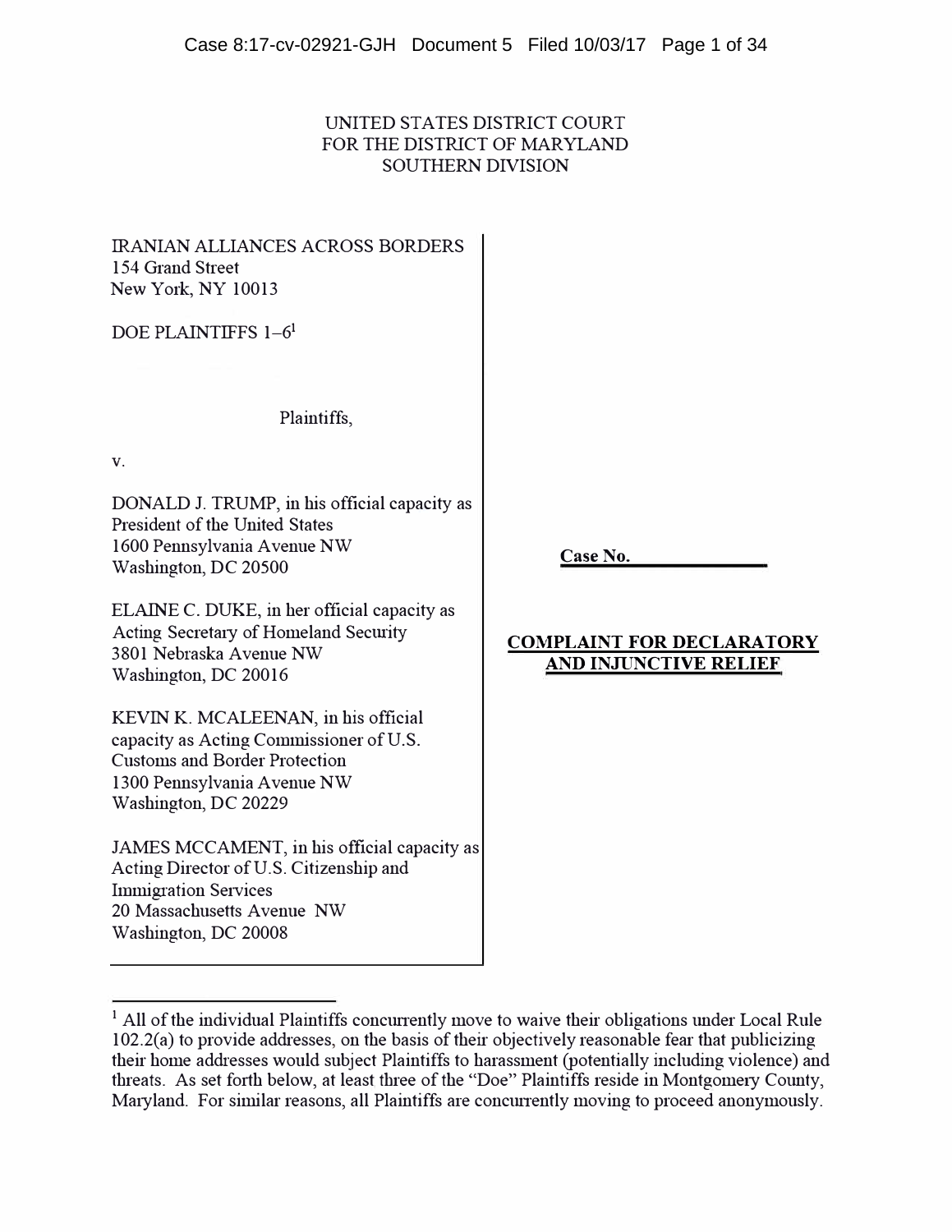REX W. TILLERSON, in his official capacity as Secretary of State 2201 C Street NW Washington, DC 20037

JEFFERSON BEAUREGARD SESSIONS III, in his official capacity as Attorney General of the United States U.S. Department of Justice 950 Pennsylvania Avenue NW Washington, DC 20530-0001

Defendants.

## **INTRODUCTION**

1. Plaintiffs bring this case to challenge President Donald J. Trump's latest attempt to implement an unlawful Muslim ban, this time through the "Presidential Proclamation Enhancing Vetting Capabilities and Processes for Detecting Attempted Entry Into the United States by Terrorists or Other Public-Safety Threats" ("the Proclamation") issued on September 24, 2017 (**Attachment A** to this Complaint). Plaintiffs are United States citizens and Lawful Permanent Residents with bona fide relationships with current or potential applicants for immigrant and non-immigrant visas to the United States from the countries affected by the Proclamation, as well as an organization of similarly situated individuals.

2. President Trump has been consistent and clear about his intention to restrict Muslims from entering the United States. Beginning on December 7, 2015, he called for "a total and complete shutdown of Muslims entering the United States." Throughout the remainder of his campaign, he pledged to follow through on this promise in terms that explicitly discriminated against Muslims.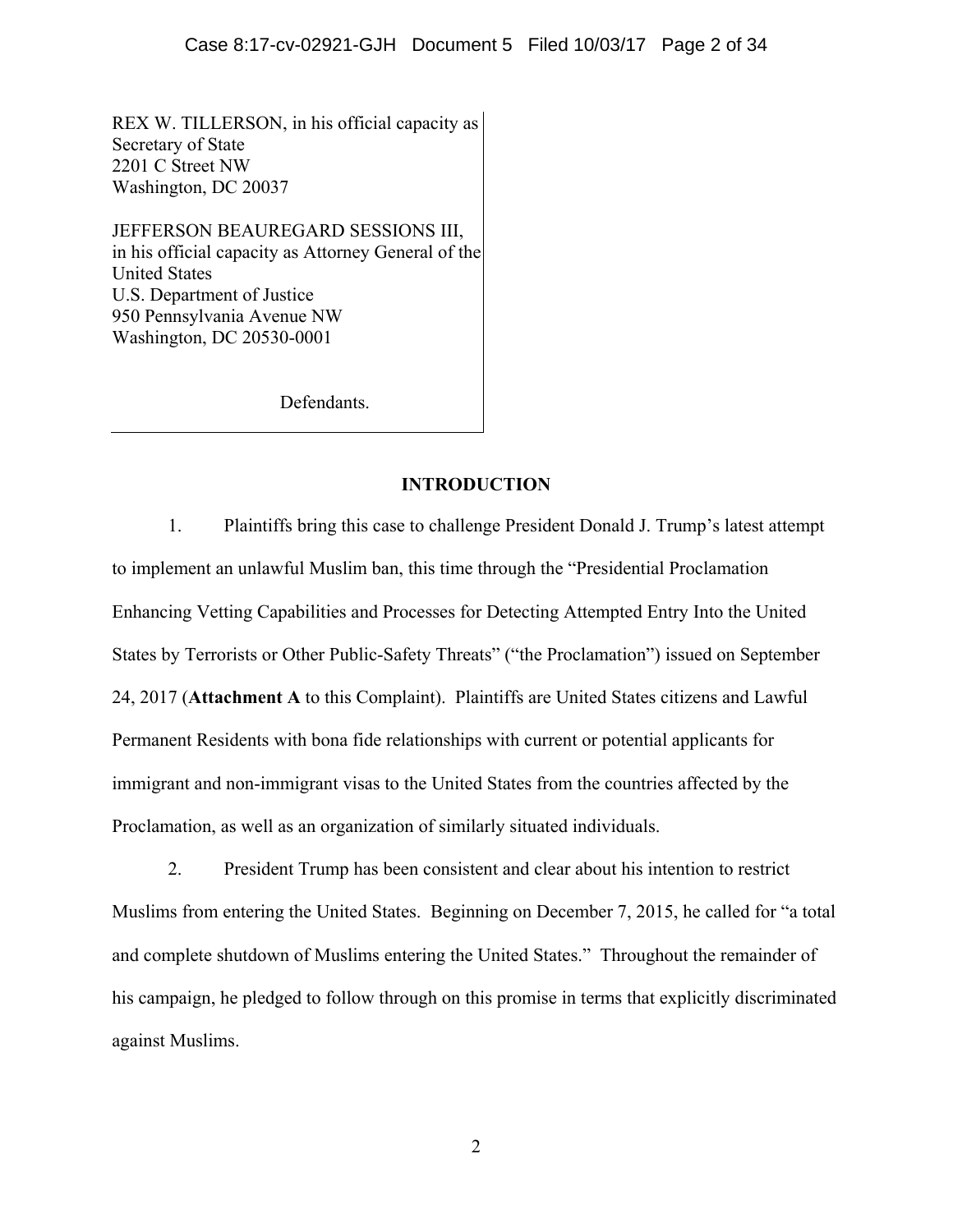# Case 8:17-cv-02921-GJH Document 5 Filed 10/03/17 Page 3 of 34

3. In the first days of his presidency, President Trump sought to fulfill this campaign promise by signing Executive Order 13769, entitled "Protecting the Nation from Foreign Terrorist Entry into the United States" (the "First Executive Order"). On its face, the First Executive Order restricted travel to the United States for 90 days for nationals of seven countries, all Muslim-majority countries. It also put in effect a world-wide ban on refugees, with certain exceptions for those of minority religious faiths. The First Executive Order spurred significant litigation in several district courts and was enjoined on a national basis on February 3, 2017, on a finding that the plaintiffs showed they were likely to succeed on the merits of their constitutional challenges, or, in the alternative, that "they have established at least serious questions going to the merits of their claims and the balance of equities tips sharply in their favor." *Washington v. Trump*, No. 2:17-cv-00141-JLR, ECF 52 at 4 (W.D. Wash. Feb. 3, 2017).

4. On March 6, 2017, President Trump rescinded and replaced the First Executive Order with Executive Order 13780 ("The Second Executive Order"). The Second Executive Order had the same purpose and effect as the first: Both were designed to, and did, prevent Muslims from entering the United States. The major provisions of the two orders were nearly identical. Both included language reflecting bigotry, implicitly associating Muslims with violence and terrorism. The Second Executive Order suffered from the same fundamental constitutional and statutory defects as the first, so it too was blocked by the courts. *Hawaii v. Trump*, 859 F.3d 741 (9th Cir. 2017); *Int'l Refugee Assistance Project v. Trump*, 857 F.3d 554 (4th Cir. 2017) (en banc). The Supreme Court narrowed these two preliminary injunctions to enjoin the application of the relevant provisions with respect to visitors and immigrants to the United States only if they have a bona fide relationship with a U.S. individual or entity. *Trump v. Int'l Refugee Assistance Project*, 137 S.Ct. 2080 (2017).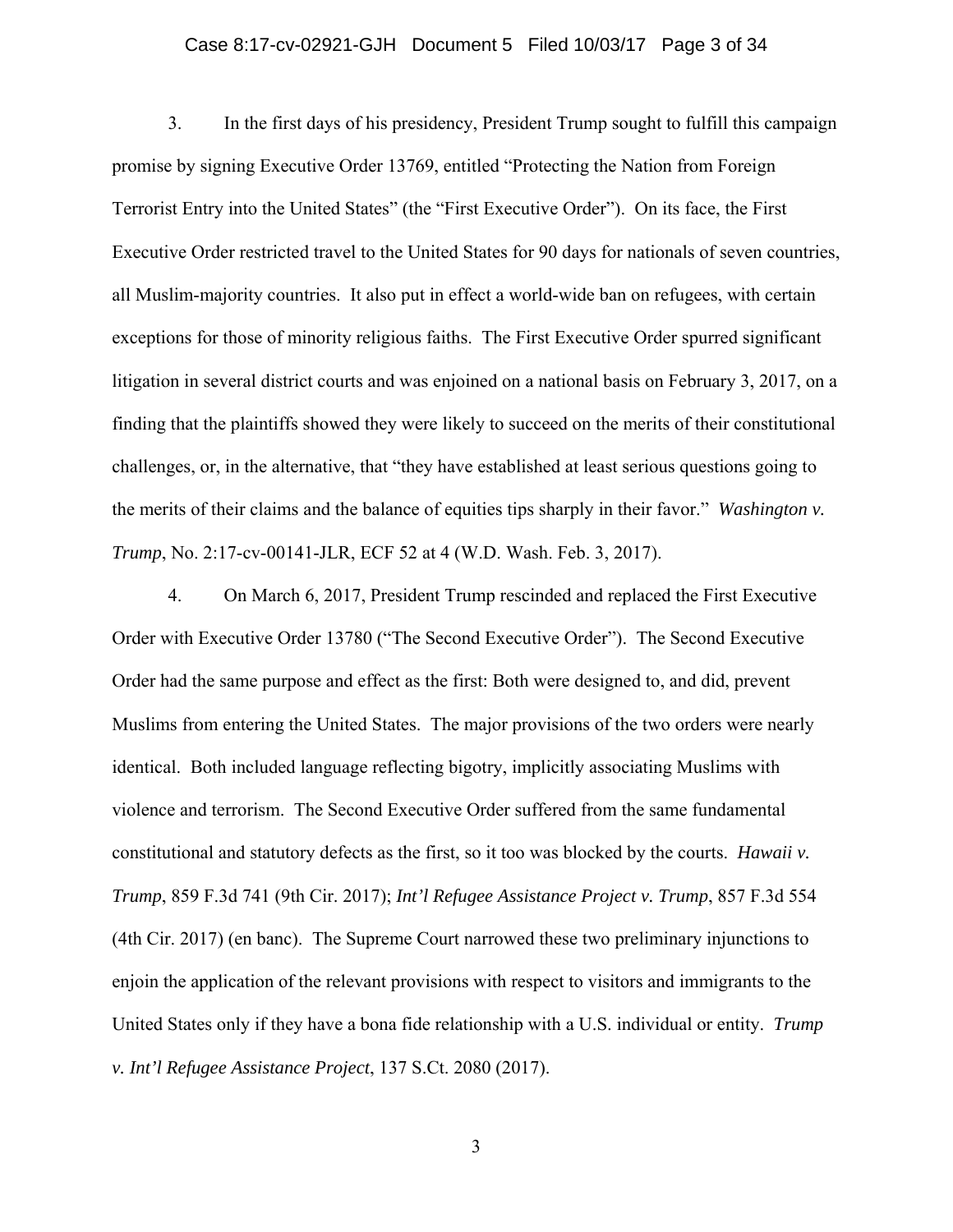### Case 8:17-cv-02921-GJH Document 5 Filed 10/03/17 Page 4 of 34

5. In a continuation of his unlawful Muslim ban, on September 24, 2017, President Trump issued the Proclamation, which suspends categorically and indefinitely, without a specified expiration date, the entry into the United States of nationals of five of the six countries included in the Second Executive Order (Iran, Libya, Syria, Yemen, and Somalia), as well as yet another Muslim-majority country (Chad). In an effort to disguise the Proclamation's targeting of Muslims, the Proclamation adds North Korea, even though virtually no North Korean nationals travel to the United States, and adds Venezuela, but then imposes only limited restrictions on the non-immigrant entry of just a small group of Venezuelan government officials and their immediate family members.

6. Despite President Trump's attempts to cloak this latest iteration of his Muslim ban in religiously neutral garb by invoking a national security review and including North Korea and Venezuela, the purpose and effect of the Proclamation remain unchanged: to keep Muslims from entering the United States.

7. The Proclamation penalizes the nationals of the targeted Muslim-majority countries without adequate determinations or findings as to a detrimental impact on the interests of the United States of any of those particular nationals, and it harms U.S. citizens and U.S. Lawful Permanent Residents with family or business ties to these countries—particularly those with bona fide relationships with current or potential applicants for immigrant- and nonimmigrant visas to the United States from the countries affected by the Proclamation—as well as organizations of similarly situated individuals.

8. The Proclamation, like the First and Second Executive Orders that preceded it, violates the Immigration and Nationality Act's prohibition against discrimination in the issuance of immigrant visas, 8 U.S.C. § 1152(a)(1), and exceeds the President's authority under the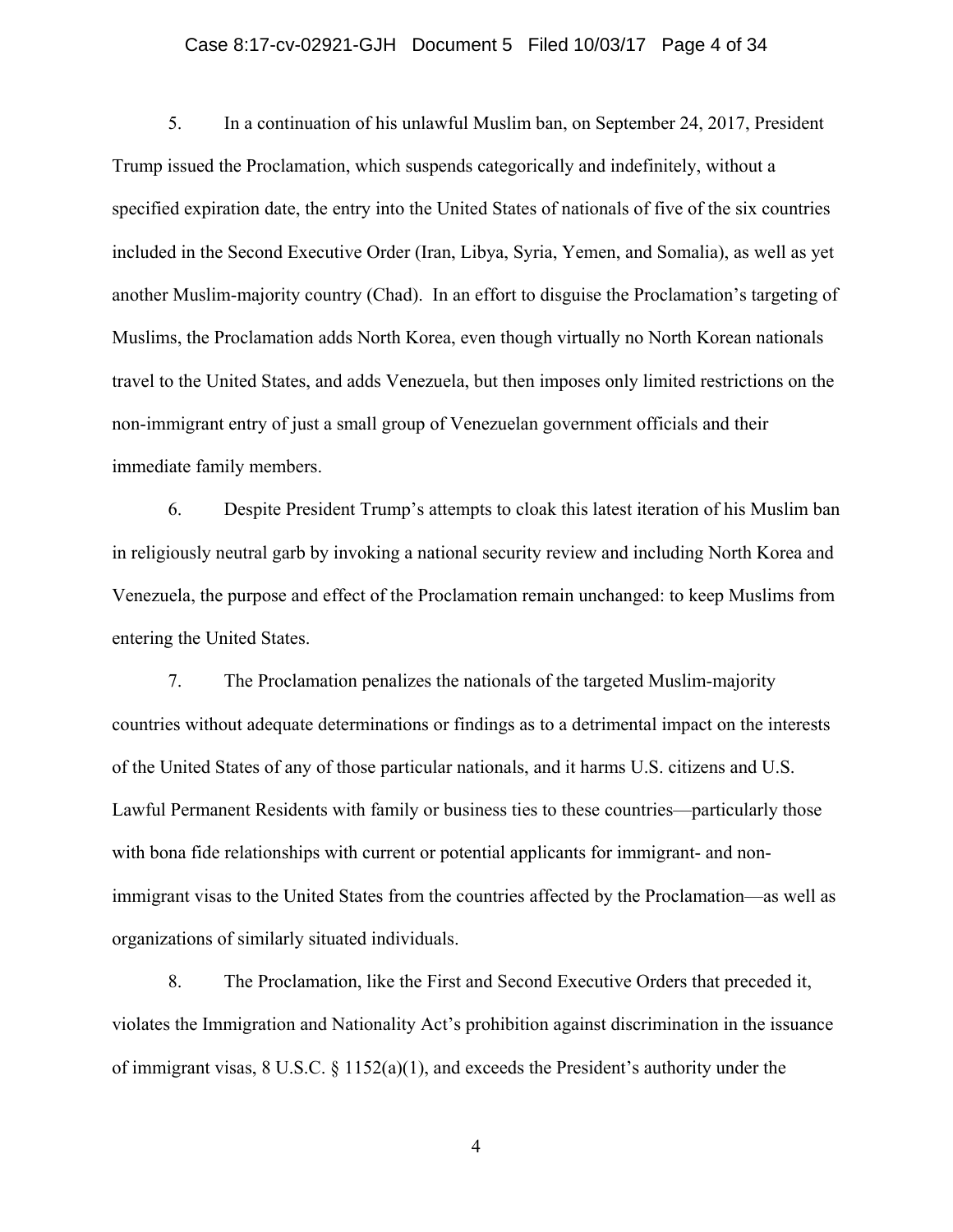## Case 8:17-cv-02921-GJH Document 5 Filed 10/03/17 Page 5 of 34

Immigration and Nationality Act's provisions delineating classes of aliens ineligible for visas or admission and the nature of Presidential suspension that is authorized, 8 U.S.C. § 1182.

9. The Proclamation, like the First and Second Executive Orders that preceded it, violates fundamental, dearly held constitutional protections. It violates the guarantees that the government will not establish, favor, discriminate against, denigrate, or condemn any religion; the guarantee of freedom of speech; and the guarantee of equal protection of the law. It betrays our nation's most central principles and forsakes our common heritage as a country founded in part on the principle of freedom from religious persecution.

10. As a result of the Proclamation, the individual Plaintiffs are cut off from their family members, unable to have their relatives visit under tourist visas or join them as immigrants to the United States. The Proclamation violates the Immigration and Nationality Act, constitutes an exercise of authority in excess of the Act, and violates the Establishment Clause and due process and equal protection guarantees of the Fifth Amendment. Plaintiff Iranian Alliances Across Borders ("IAAB") suffers further harms to their constitutionallyprotected right to engage in the free flow of ideas under the First Amendment.

#### **PARTIES**

### **A. The Plaintiffs**

11. IAAB is a national organization, founded in 2003 by Iranian-American university students. Its mission is to strengthen the Iranian diaspora community through leadership and educational programming that encourages collaboration and solidarity across borders and between communities. IAAB organizes camps for youths, regional summits, Persian-language educational events, international conferences on the Iranian diaspora, and other activities, and in so doing is in the practice of inviting prominent scholars and other participants from outside the country, including from Iran, to the United States for its events. IAAB affiliates through its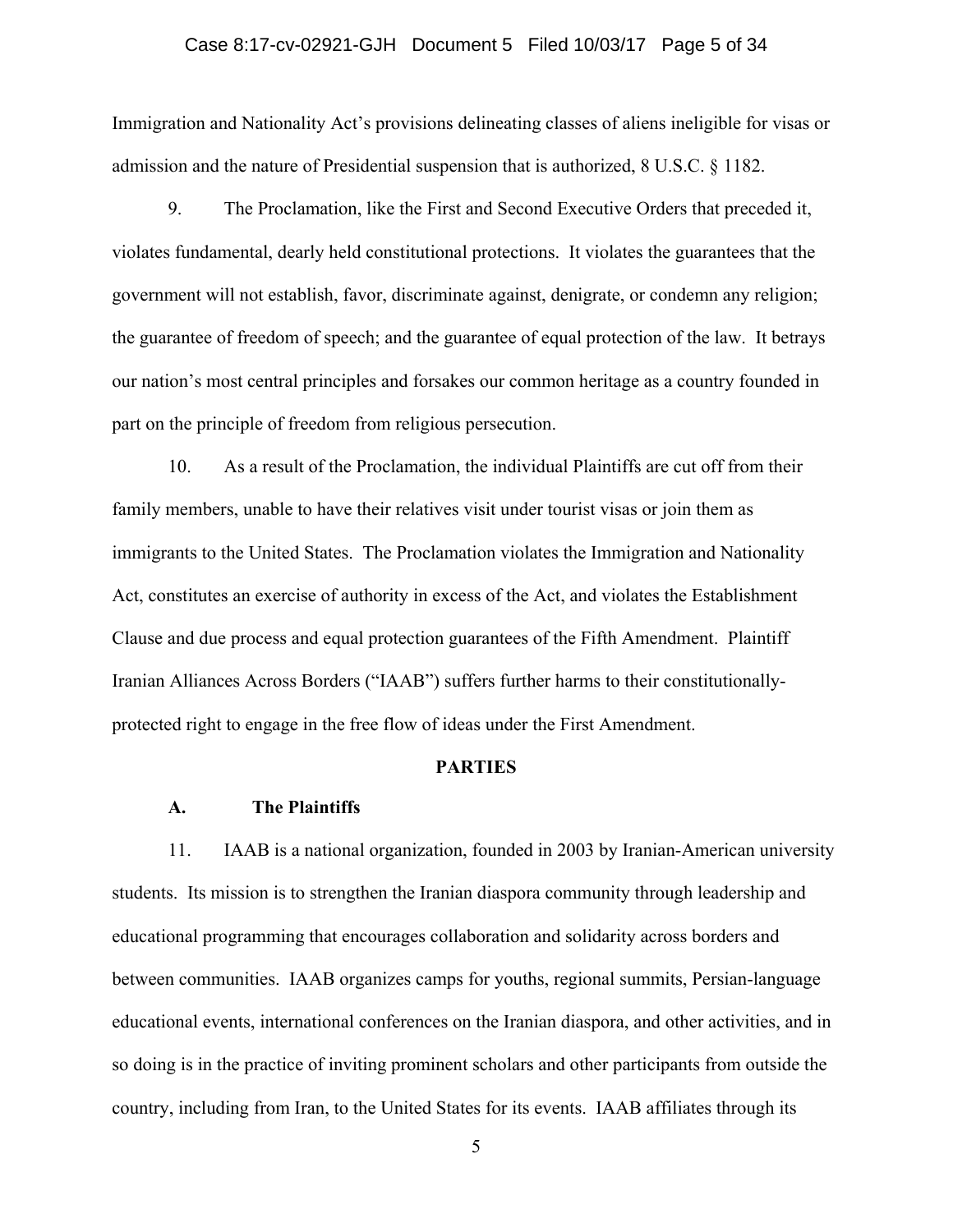### Case 8:17-cv-02921-GJH Document 5 Filed 10/03/17 Page 6 of 34

Campus Action Network with a national network of affiliated Iranian-American student groups and representatives, including groups at the University of Maryland College Park, one of the biggest and most active Iranian-American student groups in the nation, and a group at the University of Maryland in Baltimore.

12. Doe Plaintiff #1 is a United States citizen of Iranian origin who fled religious persecution in Iran. From 2015 to 2016, she lived in Bethesda, Maryland, and was looking forward to building her life there. She met her now-husband in 2015, and they married in 2016. Because her husband does not have permission to reside in the United States, she relocated to the United Arab Emirates on a temporary basis to live with him while his visa application to the United States was being processed. She submitted an I-130 form for her husband in June 2016, and the request was approved on September 20, 2017. She fears that due to the Proclamation, his visa will now be suspended and they will be indefinitely banned from building their life together in Maryland as they had hoped. Their residency status in the United Arab Emirates is uncertain; they can never receive permanent residency and must continue to reapply for temporary residency every three years. They would face persecution if forced to return to Iran.

13. Doe Plaintiff #2 is a US citizen of Iranian origin. She was born in the United States and has lived in Maryland ever since. She graduated from the University of Maryland in College Park in 2017 and continues to live and work in Maryland. In February 2017, she applied for a K-visa for her fiancé, who is Iranian. He completed his interview at the U.S. Embassy in Ankara, Turkey on August 4, 2017, and she is awaiting a final response on his application. If the visa is not granted by October 18, 2017, Doe Plaintiff #2 will be separated indefinitely from her fiancé, and will be forced to choose between the only home she has ever known and the love of her life.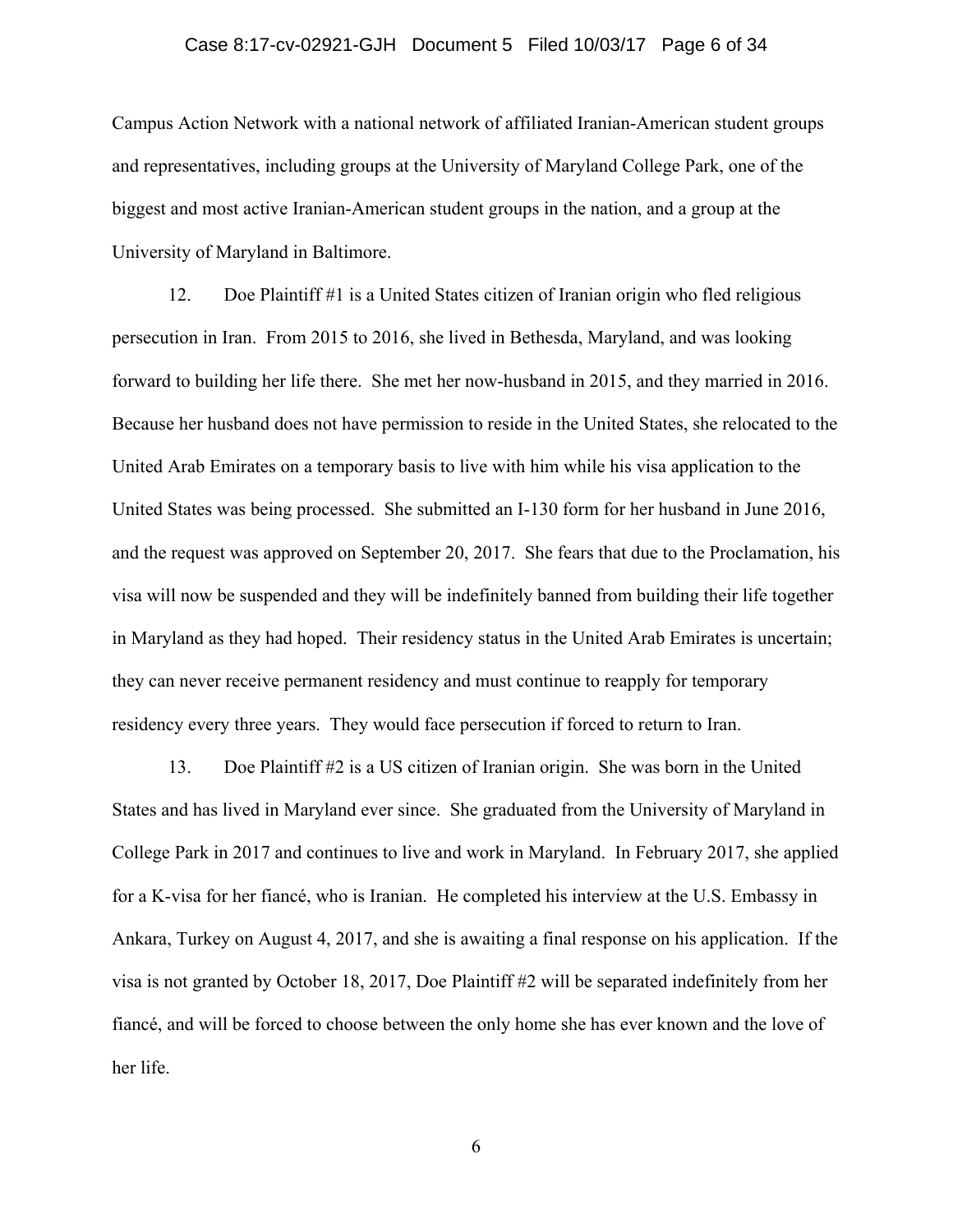### Case 8:17-cv-02921-GJH Document 5 Filed 10/03/17 Page 7 of 34

14. Doe Plaintiff #3 is a U.S. citizen of Iranian origin. She became a US citizen in 1994. She has lived in Montgomery County, Maryland for many years and has been a specialeducation teacher for Montgomery County Public Schools since 2006. She has a pending I-130 application for her younger brother, who is the only remaining family member in Iran. Her mother, father, and two brothers are all in the United States. If the Proclamation goes into full effect on October 18, processing of her petition will be suspended and she will be indefinitely banned from reuniting here with her brother.

15. Doe Plaintiff #4 is a US citizen of Iranian origin. She has lived in the United States since 1978 and is a resident of Montgomery County, Maryland. She has a pending I-130 application on behalf of her sister, who is 72 years old and remains in Iran. If the Proclamation goes into full effect on October 18, the processing of her application will be suspended and she will be indefinitely banned from reuniting here with her sister.

16. Doe Plaintiff #5 is an elderly Iranian national and a Lawful Permanent Resident of the United States, who resides in Montgomery County, Maryland. She has been in the United States since 2010 and lives with her husband and her U.S. citizen son. She applied to sponsor her second son shortly after she became a resident, and her I-130 application was approved in November 2010. In December 2016, her son received a letter scheduling his interview at the U.S. Embassy in Ankara, Turkey for February 5, 2017. Because of the First Executive Order, that interview was canceled. After the First Executive Order was enjoined by the courts, his interview was rescheduled for March 20, 2017. He completed the interview and is now awaiting final approval to come to the United States. Doe Plaintiff #5 is in desperate need of her son's presence, as she is wheelchair-bound. Her husband, who is 90 years old, also has significant health problems. Her U.S. citizen son is their only caretaker, and they all need the assistance of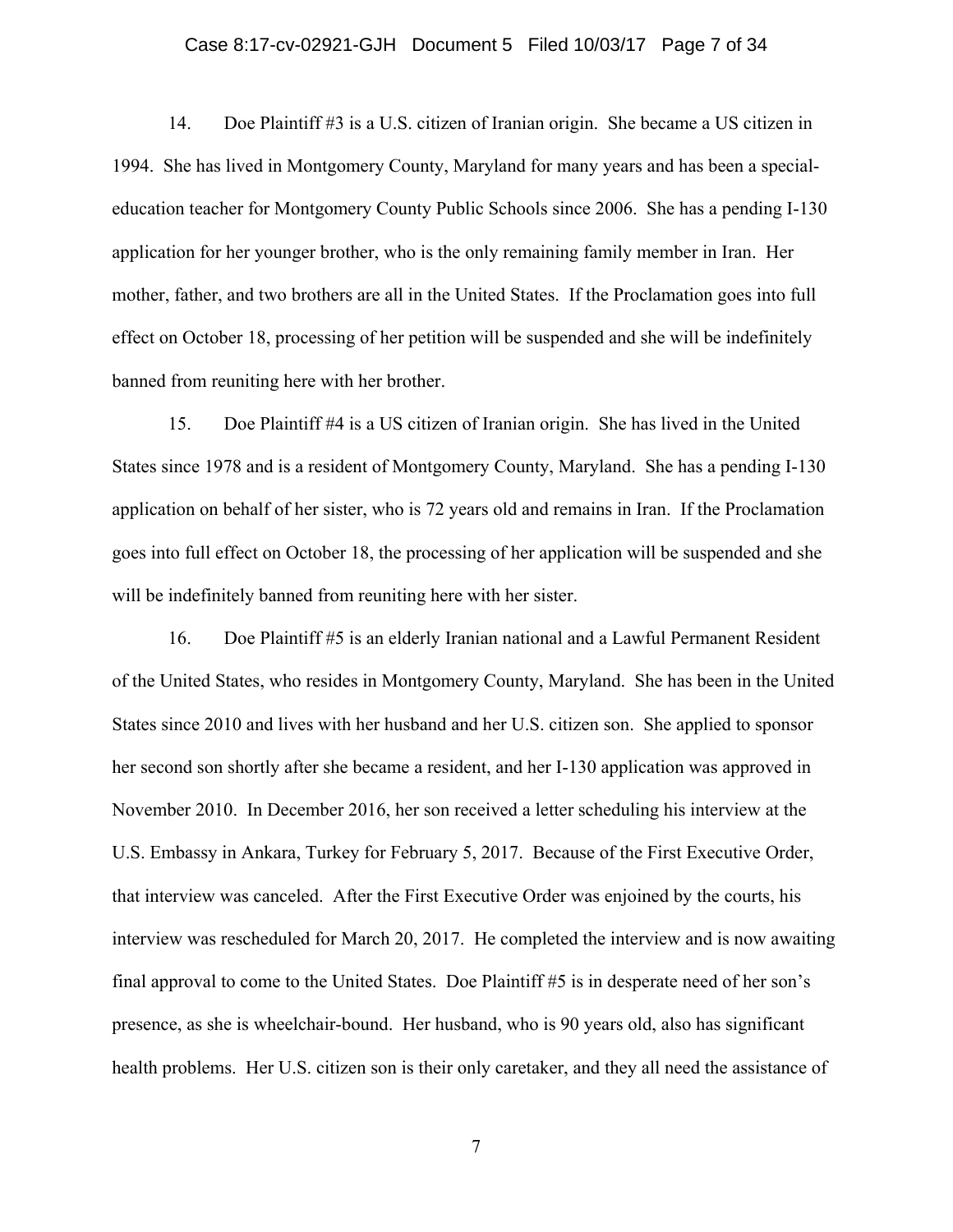### Case 8:17-cv-02921-GJH Document 5 Filed 10/03/17 Page 8 of 34

her other son. If the Proclamation goes into full effect on October 18, the processing of his application will be suspended and Doe Plaintiff #5 will be indefinitely banned from reuniting with her son.

17. Doe Plaintiff #6 is an Iranian national and a Lawful Permanent Resident of the United States, who resides in Maryland. He has lived in the United States for five years and works as an engineer. His wife, who also resides in Maryland, is Iranian and is employed at the National Institutes of Health as a biochemistry researcher. She has a Ph.D. in Chemistry from Johns Hopkins University. They have together made their home in Maryland. His mother-inlaw and sister-in-law have each applied for business/tourist (B1/B2) visitor visas in order to come visit them, and both had their interviews at the U.S. Embassy in Dubai on January 5, 2017. If their visitor visas are not issued before the Proclamation goes into full effect on October 18, they will be indefinitely banned from coming to the United States to visit their son-in-law and brother-in-law, as well as their daughter and sister, and they will be separated indefinitely from some of their closest and dearest family members.

#### **B. The Defendants**

18. Defendant Donald J. Trump is the President of the United States and is sued in his official capacity. President Trump issued the Proclamation that is the subject of this lawsuit.

19. Defendant Elaine C. Duke is the Acting Secretary of Homeland Security and is sued in her official capacity. The Department of Homeland Security ("DHS") is an executive department of the United States government, headquartered in Washington, DC. DHS was involved in preparing a report that was cited in the Proclamation and is assigned several responsibilities regarding implementation and enforcement of the Proclamation. Acting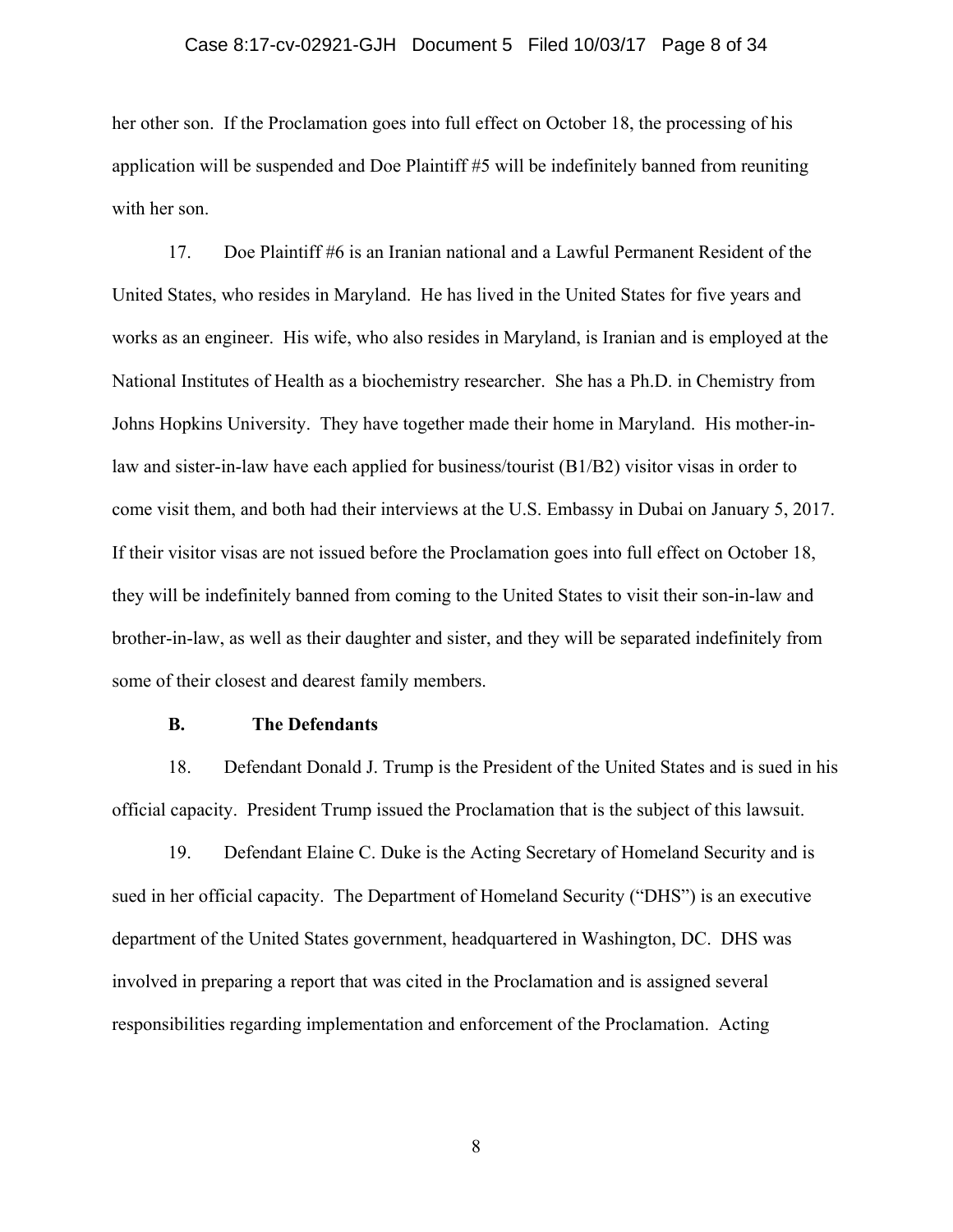#### Case 8:17-cv-02921-GJH Document 5 Filed 10/03/17 Page 9 of 34

Secretary Duke is responsible for DHS's administration of the Immigration and Nationality Act ("INA") and its implementation and enforcement of the Proclamation.

20. Defendant Kevin McAleenan is the Acting Commissioner of U.S. Customs and Border Protection and is sued in his official capacity. The U.S. Customs and Border Protection ("CBP") is an administrative agency within DHS, headquartered in Washington, DC. The Proclamation assigns CBP various responsibilities regarding implementation and enforcement. Acting Commissioner McAleenan is responsible for CBP's implementation of the INA and its implementation and enforcement of the Proclamation.

21. Defendant James McCament is the Acting Director of U.S. Citizenship and Immigration Services and is sued in his official capacity. The U.S. Citizenship and Immigration Services ("USCIS") is an administrative agency within DHS, headquartered in Washington, DC. USCIS oversees lawful immigration to the United States. Acting Director McCament is responsible for USCIS's implementation of the INA and its implementation and enforcement of the Proclamation.

22. Defendant Rex W. Tillerson is the Secretary of State and is sued in his official capacity. The Department of State is an executive department of the United States, headquartered in Washington DC. The State Department consulted on the report prepared by DHS and is responsible for issuing visas and implementing the Proclamation. The Proclamation assigns the State Department various responsibilities regarding implementation and enforcement. Secretary Tillerson oversees the State Department's activities with respect to the INA and its implementation and enforcement of the Proclamation.

23. Defendant Jefferson Beauregard Sessions III is the Attorney General of the United States and is sued in his official capacity. The Department of Justice ("DOJ") is an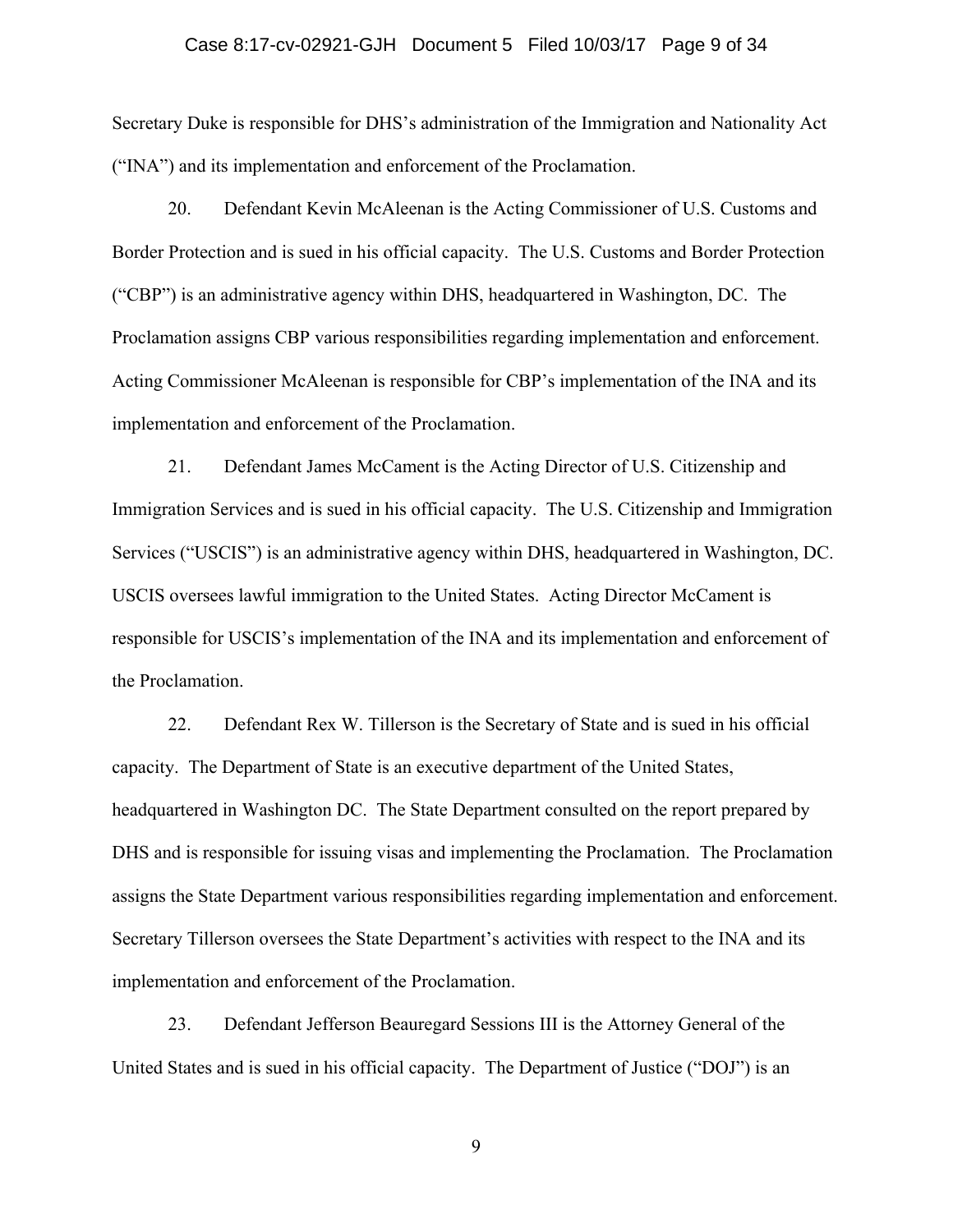executive department of the United States, headquartered in Washington, DC. The Proclamation assigns the Department of Justice various responsibilities regarding implementation and enforcement. Attorney General Sessions oversees the DOJ's activities with respect to the INA and the implementation and enforcement of the Proclamation.

# **JURISDICTION AND VENUE**

24. The Court has federal question jurisdiction under 28 U.S.C. § 1331.

25. The Court has authority to award declaratory and injunctive relief under the

Declaratory Judgment Act, 28 U.S.C. §§ 2201, 2202.

26. Venue is proper in this district under 28 U.S.C.  $\S$  1391(e)(1)(C).

# **STATEMENT OF FACTS**

# **A. President Trump's Express Intent to Target Muslims for Prohibition Against, or Restrictions on, Entry into the United States**

27. President Donald Trump made his intent to impose a "Muslim ban" against those entering the United States a central tenet of his campaign for President and since assuming office, he has worked to give effect to this Muslim ban through various measures, culminating in the Proclamation.

28. In a series of interviews in the fall of 2015, Mr. Trump stated that he would require Muslims in the United States to register with the government, and he insisted that the country had "absolutely no choice" but to shut down mosques.

29. On December 7, 2015, after the attack in San Bernardino, California, Mr. Trump released a written statement on his campaign website calling for a "total and complete shutdown on Muslims entering the United States until our country's representatives can figure out what is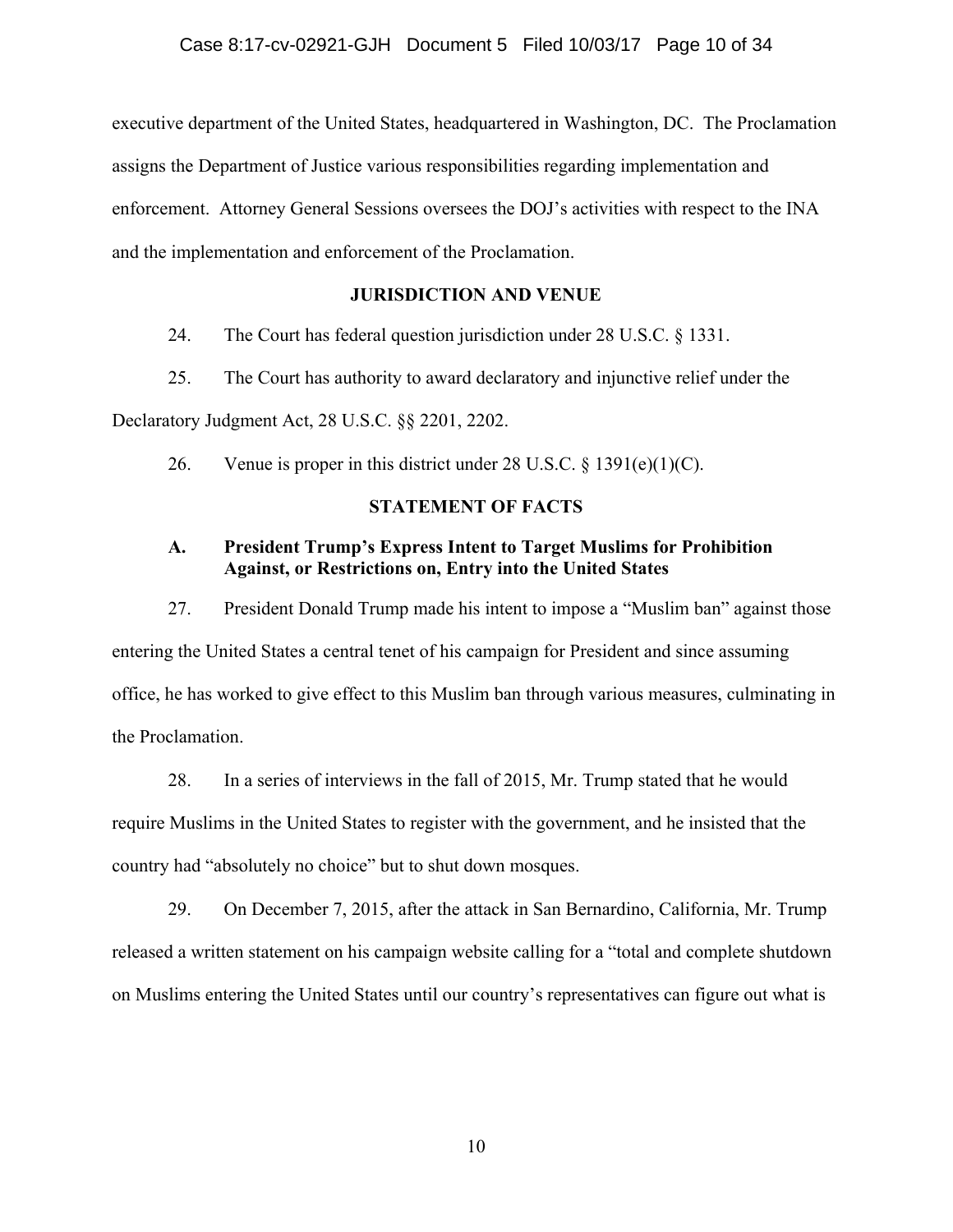## Case 8:17-cv-02921-GJH Document 5 Filed 10/03/17 Page 11 of 34

going on."<sup>2</sup> This original statement invoked invidious stereotypes of Muslims, suggesting that all Muslims believe in "murder against non-believers who won't convert" and "unthinkable acts" against women. He suggested that barring immigration by Muslims was necessary to prevent "horrendous attacks" on U.S. soil because "there is great hatred towards Americans by large segments of the Muslim population."<sup>3</sup>

30. When asked that same day how customs officials would apply such a ban,

Candidate Trump said, "[T]hey would say, are you Muslim?" In response, a reporter asked, "[I]f they say yes, they would not be allowed in the country?" Candidate Trump responded, "That's correct."4

31. This intended Muslim ban became a central talking point of the Trump campaign, promoted by Mr. Trump and his surrogates at campaign events across the country.

32. On January 14, 2016, when asked whether he had rethought his "comments about banning Muslims from entering the country," Mr. Trump responded "No."<sup>5</sup>

https://web.archive.org/web/20170508151734/www.donaldjtrump.com/press-releases/donald-j. trump-statement-on-preventing-muslim-immigration.

<sup>3</sup> *Id.*

<sup>2</sup> Donald J. Trump, *Donald J. Trump Statement on Preventing Muslim Immigration*, DonaldJTrump.com (Dec. 7, 2015),

<sup>4</sup> Jenna Johnson & Sean Sullivan, *Donald Trump explains how his ban on Muslims entering the U.S. would work*, WASH. POST (Dec. 8, 2015), https://www.washingtonpost.com/news/postpolitics/wp/2015/12/08/donald-trump-explains-how-his-ban-on-muslims-entering-the-u-s-wouldwork/?utm\_term=.c0bda2a45d8b.

<sup>5</sup> Gerhard Peters & John T. Wooley, *Presidential Candidate Debates: Republican Candidates Debate in North Charleston, South Carolina*, The American Presidency Project (Jan. 14, 2016), http://www.presidency.ucsb.edu/ws/index.php?pid=111395.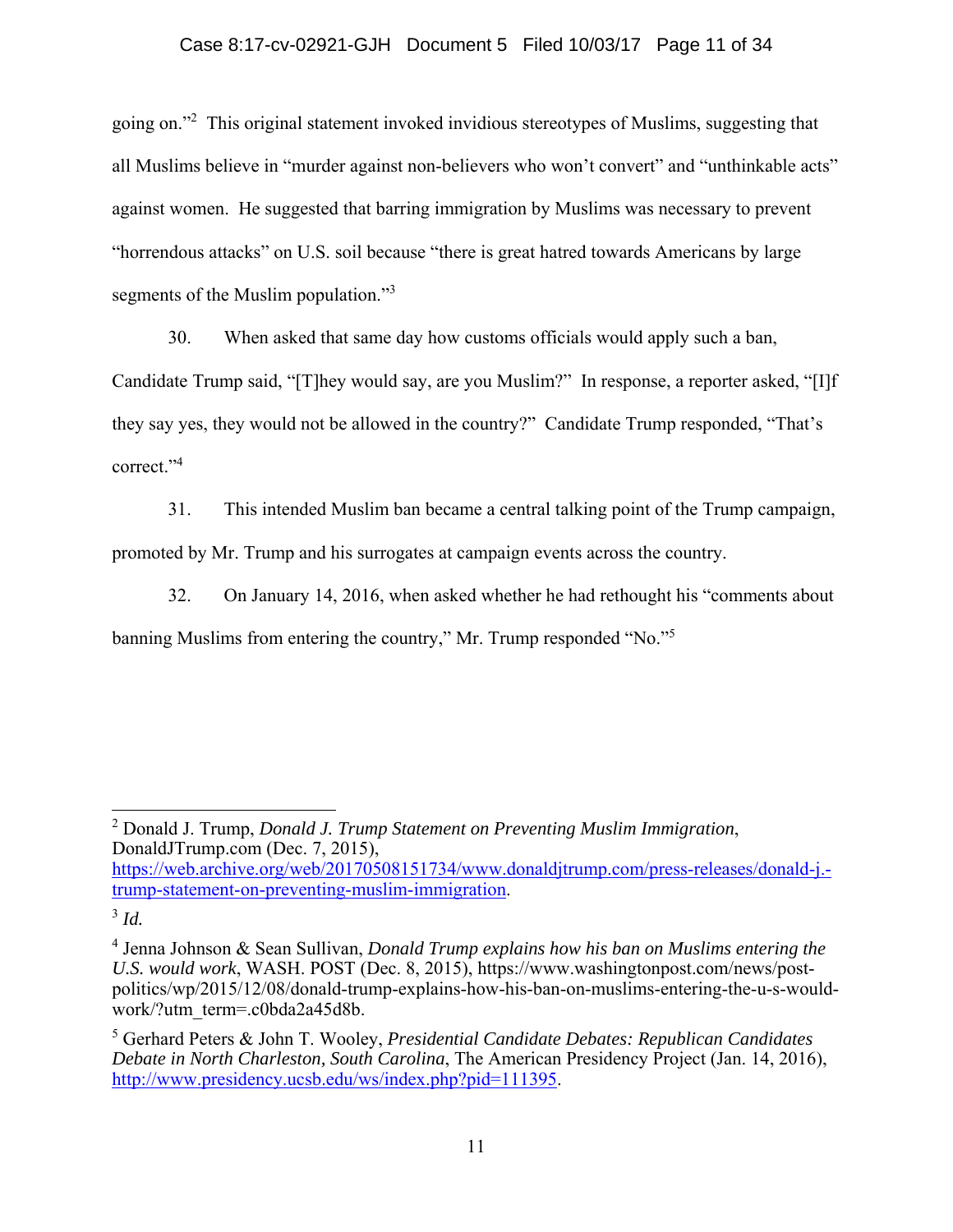### Case 8:17-cv-02921-GJH Document 5 Filed 10/03/17 Page 12 of 34

33. On March 9, 2016, Mr. Trump stated in a televised interview that "I think Islam hates us . . . and we can't allow people coming into this country who have this hatred of the United States."6

34. On June 13, 2016, after an attack on a nightclub in Orlando, Florida, Mr. Trump gave a speech in which he said, "I called for a ban after San Bernardino, and was met with great scorn and anger, but now many are saying I was right to do so." He went on to clarify that he blamed Islam, writ large, for such attacks: "We cannot continue to allow thousands and thousands of people to pour into our country, many of whom have the same thought process as this savage killer."7 He blamed "Muslim communities" for failing to "turn in the people who they know are bad—and they do know where they are."<sup>8</sup>

35. On July 17, 2016, Mr. Trump was asked to respond to criticism by his running mate (now the Vice President) that a ban on Muslims entering the country would be unconstitutional. He responded, "So you call it territories, okay? We're gonna do territories."<sup>9</sup>

36. On July 24, 2016, Mr. Trump was asked if this statement constituted a "rollback" from his intended Muslim ban. His answer was "I don't think so. I actually don't think it's a rollback. In fact, you could say it's an expansion. I'm looking now at territories. People were

<sup>&</sup>lt;sup>6</sup> Exclusive Interview by Anderson Cooper with Donald Trump, Presidential Candidate, in Miami, Fl. (Mar. 9, 2016), http://www.cnn.com/TRANSCRIPTS/1603/09/acd.01.html.

<sup>7</sup> *Transcript: Donald Trump's national security speech*, Politico (Jun. 13, 2016, 3:06 PM), http://www.politico.com/story/2016/06/transcript-donald-trump-national-security-speech-224273.

<sup>8</sup> *Id.*

<sup>9</sup> Lesley Stahl, *The Republican Ticket: Trump and Pence*, CBS News (Jul. 17, 2016), http://www.cbsnews.com/news/60-minutes-trump-pence-republican-ticket/.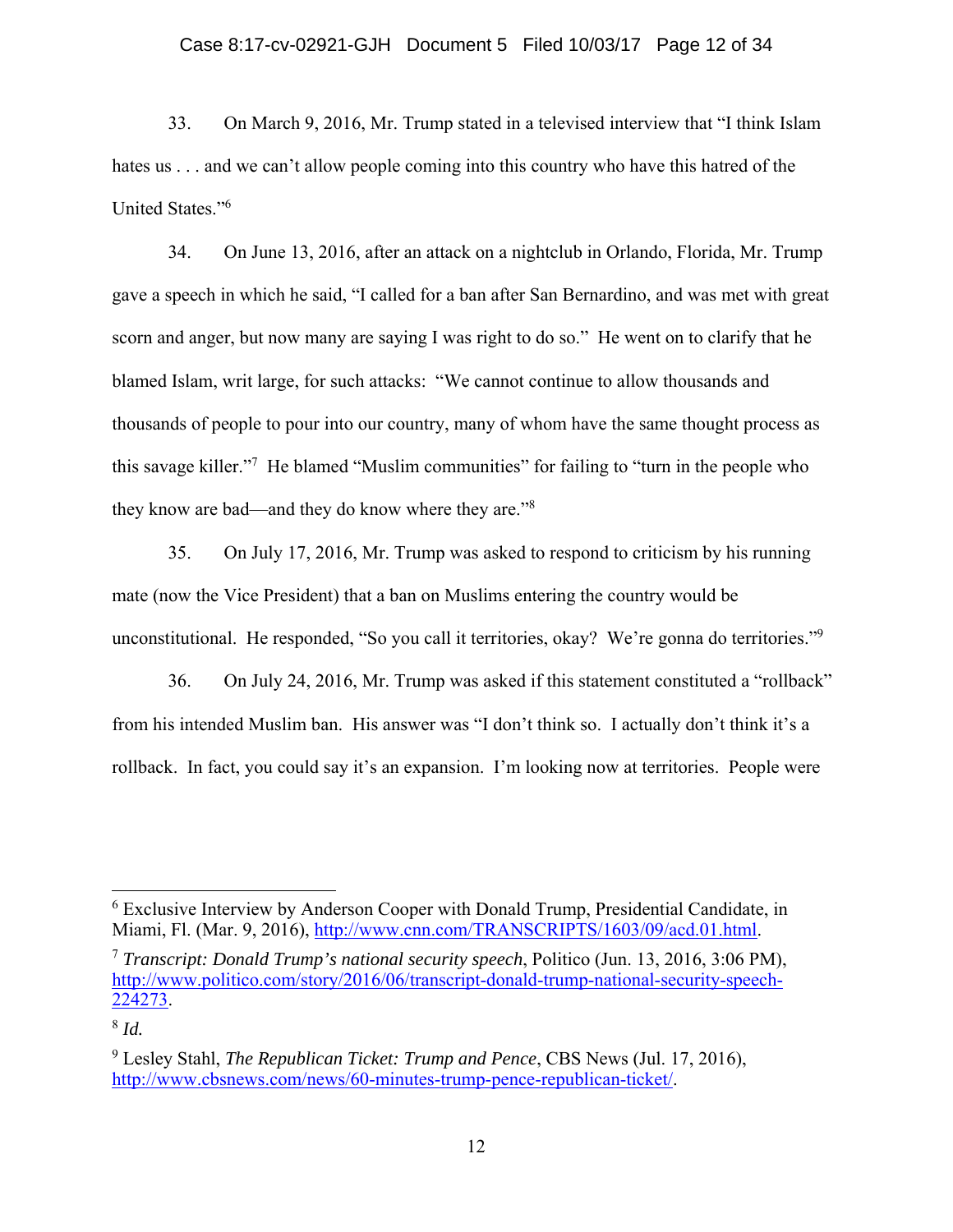## Case 8:17-cv-02921-GJH Document 5 Filed 10/03/17 Page 13 of 34

so upset when I used the word Muslim. Oh, you can't use the word Muslim. . . . And I'm okay with that, because I'm talking territory instead of Muslim."<sup>10</sup>

37. On October 9, 2016, during a televised presidential debate, Mr. Trump stated that "The Muslim ban is something that in some form has morphed into a[n] extreme vetting from certain areas of the world."<sup>11</sup>

38. These remarks signal Mr. Trump's search for a pretext to disguise blatant animus toward Muslims and presage how his administration would carry out his unconstitutional measure by dressing it up as a bona fide national security measure.

# **B. The First Executive Order**

39. On January 27, 2017, a week after assuming office, President Trump signed Executive Order 13769, titled "Protecting the Nation from Foreign Terrorist Entry into the United States."<sup>12</sup> At the time of signing, his original December 7, 2015, statement calling for a "total shutdown" of Muslim entrants remained live on his campaign website.

40. At the signing ceremony, President Trump read the order's title, and stated, "We all know what that means."13 The next day, President Trump's advisor and vice chair of his transition team, Rudy Giuliani, stated that the First Executive Order was the result of an

11 Gerhard Peters & John T. Wooley, *Presidential Debate at Washington University in St. Louis, Missouri*, The American Presidency Project (Oct. 9, 2016), http://www.presidency.ucsb.edu/ws/index.php?pid=119038.

 $10$  Interview by Chuck Todd with Donald Trump, Presidential Candidate on Meet the Press (Jul. 24, 2016, 11:47 AM), http://www.nbcnews.com/meet-the-press/meet-press-july-24-2016 n615706.

<sup>12 82</sup> Fed. Reg. 8977 (Jan. 27, 2017).

<sup>13</sup> Matt Shuham, *Trump Signs Executive Order Laying Out 'Extreme Vetting,'* Talking Points Memo (Jan. 27, 2017, 4:56 PM), http://talkingpointsmemo.com/livewire/trump-signs-vettingexecutive-order.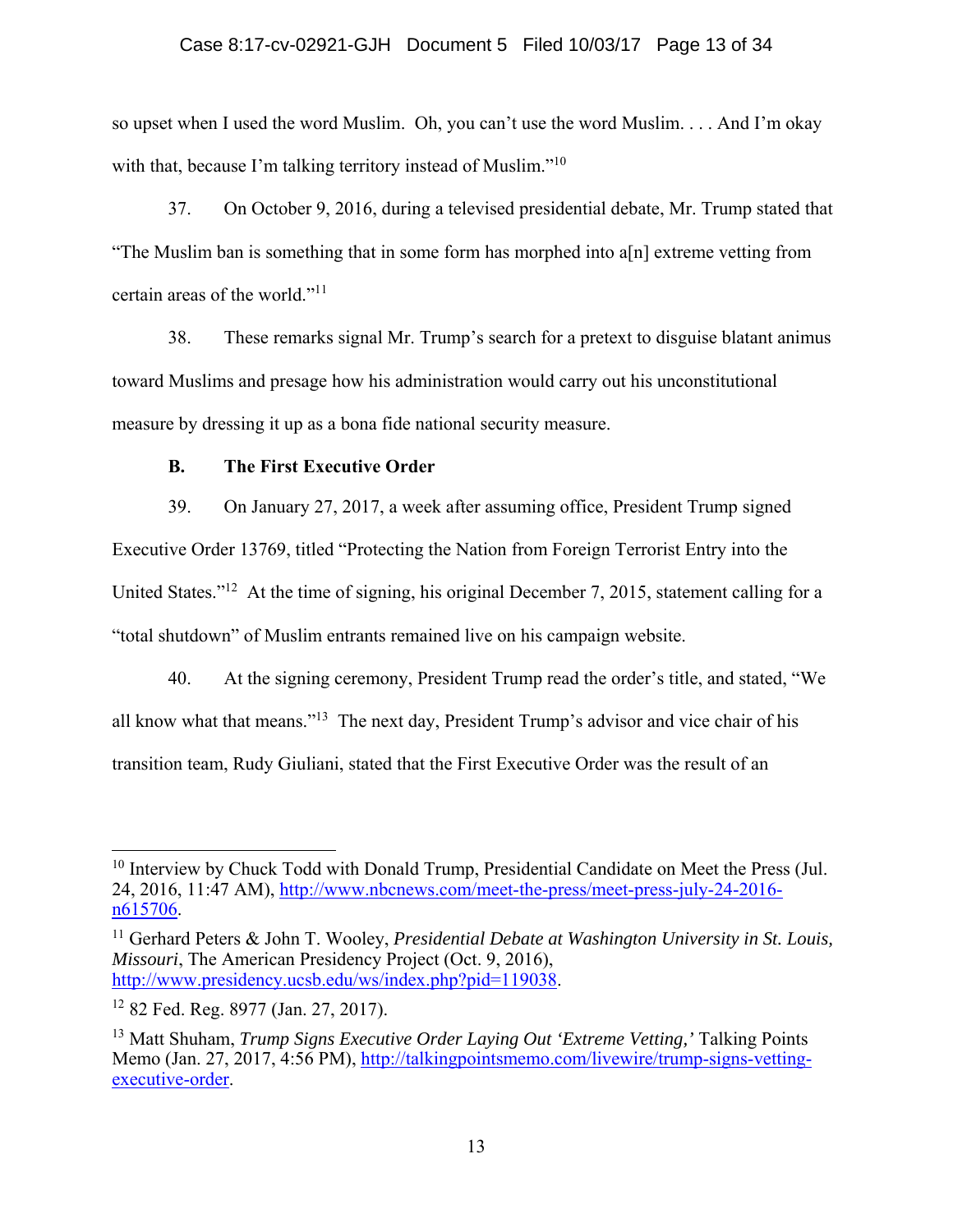# Case 8:17-cv-02921-GJH Document 5 Filed 10/03/17 Page 14 of 34

instruction by President Trump to him to find a way to implement a "Muslim ban" "legally."14 Three days later, on January 30, President Trump referred on his Twitter account to the First Executive Order as "the ban."<sup>15</sup>

41. The First Executive Order banned entry of nationals of seven Muslim-majority countries<sup>16</sup> for 90 days, suspended the entire U.S. Refugee Admissions Program for 120 days, established a policy of prioritizing certain religious denominations over others upon resuming the Refugee program, and indefinitely barred entry of all Syrian refugees.<sup>17</sup>

42. In its "Purpose" section, the First Executive Order explicitly relied on negative stereotypes about Islam, stating that the United States should not admit individuals who "place violent ideologies over American law" or engage in acts of violence "including 'honor killings,' [or] other forms of violence against women."<sup>18</sup>

43. An overt preference for Christian refugees was one of the objectives of the First Executive Order. Section 5(b) directed the Secretary of State, in consultation with the Secretary of Homeland Security, to give priority to refugee claims made by persons fleeing "religious-

<sup>16</sup> Some of the targeted countries have far more than simple Muslim majority. In Iran and Yemen for instance, over 99% of the population is Muslim. *The World Factbook: Middle East: Iran*, CIA, https://www.cia.gov/library/publications/the-world-factbook/geos/ir.html (last visited October 2, 2017); *The World Factbook: Middle East: Yemen*, CIA, https://www.cia.gov/library/publications/the-world-factbook/geos/ym.html (last visited October 2, 2017).

<sup>14</sup> *See* Rebecca Savransky, *Giuliani: Trump asked me how to do a Muslim ban 'legally,'* The Hill (Jan. 29, 2017, 8:48 AM), http://thehill.com/homenews/administration/316726-giuliani-trumpasked-me-how-to-do-a-muslim-ban-legally.

<sup>&</sup>lt;sup>15</sup> Donald J. Trump (@realDonaldTrump), Twitter (Jan. 30, 2017 5:31AM), https://twitter.com/realdonaldtrump/status/826060143825666051?lang=en ("If the ban were announced with a one week notice, the 'bad' would rush into our country during that week. A lot of bad 'dudes' out there!").

<sup>17</sup> *See* 82 Fed. Reg. 8977 §§ 3(c), 5(a)-(c).

<sup>18</sup> *Id*. § 1.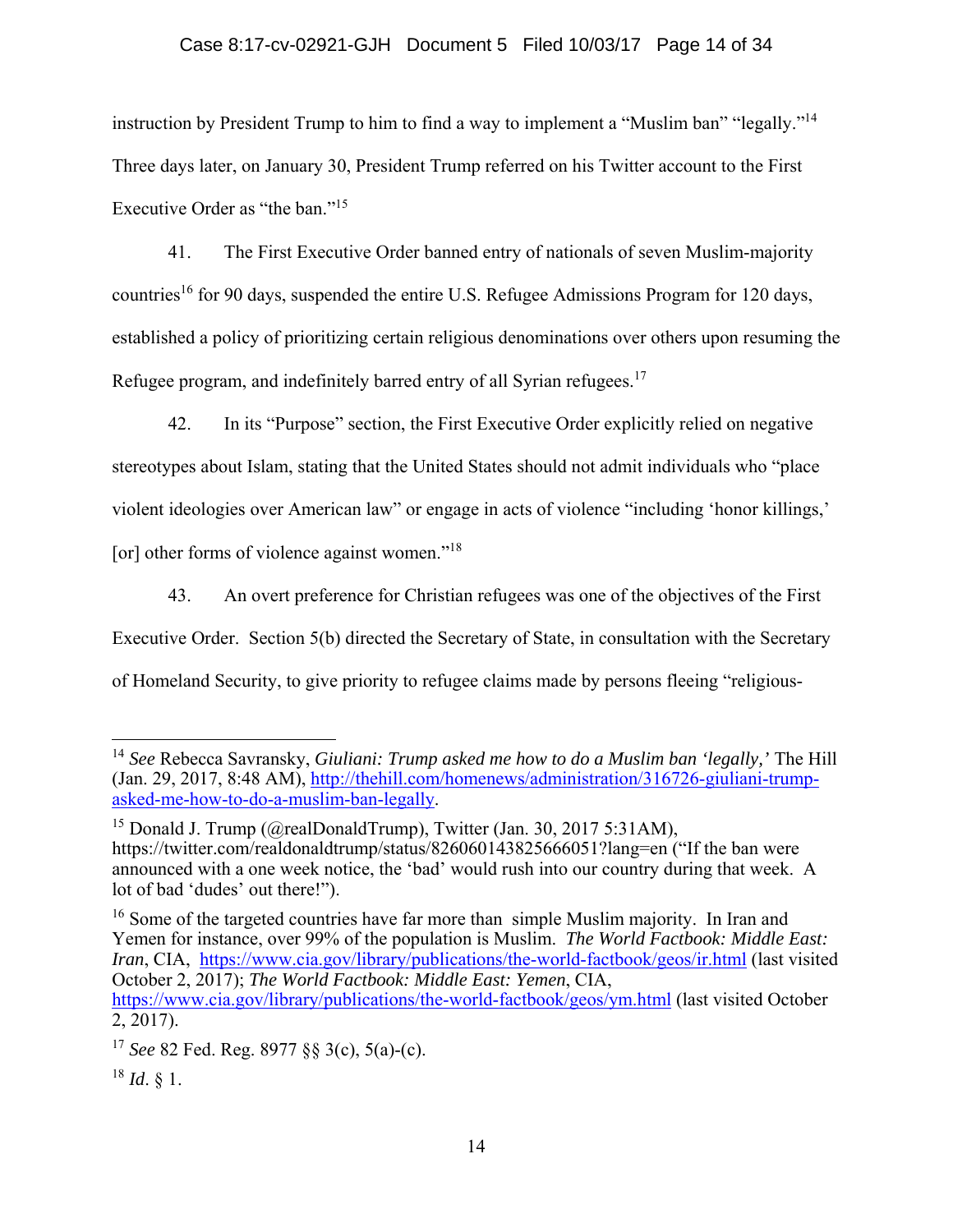## Case 8:17-cv-02921-GJH Document 5 Filed 10/03/17 Page 15 of 34

based persecution," but only if the claimant belonged to a "minority religion in the individual's country of nationality."19 Although this exception was not expressly limited to religious minorities residing in Muslim-majority countries, President Trump explained in an interview that this exception was intended to give priority to Christian refugees over their Muslim counterparts.<sup>20</sup>

44. Like the current Proclamation, the First Executive Order attempted to mask its unconstitutional purposes with national security and foreign policy rationales, suggesting that its implementation would protect the country from terrorists.

45. The First Executive Order was immediately met with a series of legal challenges across the country. The day after the First Executive Order was issued, the U.S. District Court for the Eastern District of New York granted an Emergency Motion for Stay of Removal, enjoining the government from removing individuals with approved applications under the Refugee Admissions Program, holders of visas, and other individuals legally authorized to enter the United States from the seven countries designated in the First Executive Order. *Darweesh v. Trump*, No. 1:17-cv-00480, ECF 8 at 2 (E.D.N.Y. Jan. 28, 2017). It did so on the basis that the petitioners had a strong likelihood of success in establishing that removal would violate their rights to due process and equal protection, and that there was imminent danger of "substantial and irreparable injury to refugees, visa-holders, and other individuals from nations subject to" the First Executive Order. *Id.*

 $^{19}$  *Id.* § 5(e).

<sup>20</sup> David Brody, *Brody File Exclusive: President Trump Says Persecuted Christians Will Be Given Priority As Refugees*, CBN News (Jan. 27, 2017), http://www1.cbn.com/thebrodyfile/archive/2017/01/27/brody-file-exclusive-president-trumpsays-persecuted-christians-will-be-given-priority-as-refugees.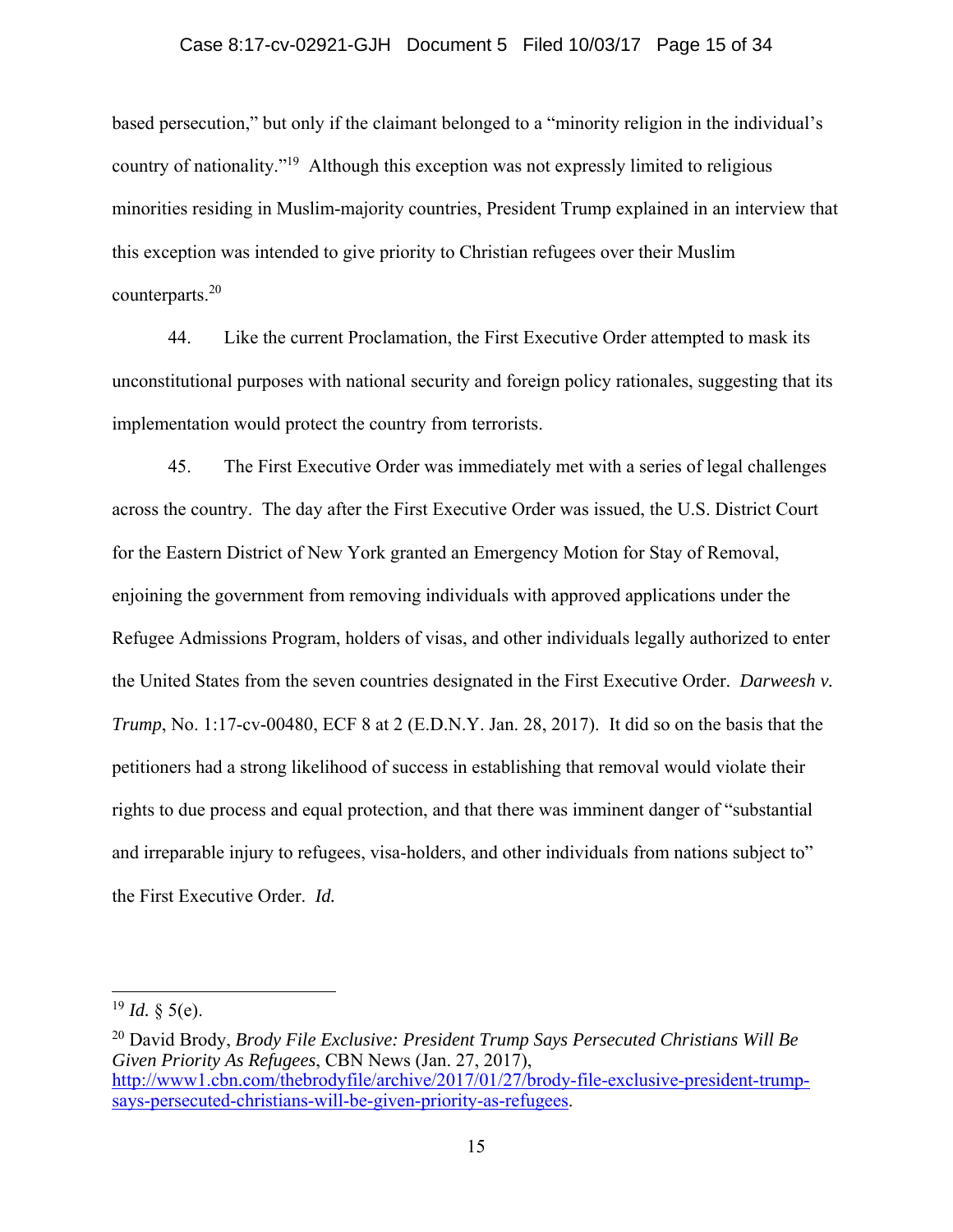### Case 8:17-cv-02921-GJH Document 5 Filed 10/03/17 Page 16 of 34

46. On February 3, 2017, the U.S. District Court for the Western District of Washington issued a Temporary Restraining Order enjoining enforcement of several sections of the First Executive Order on a nationwide basis. *Washington v. Trump*, No. 2:17-cv-00141-JLR, ECF 52 at 5 (W.D. Wash. Feb. 3, 2017). That order was upheld by the U.S. Court of Appeals for the Ninth Circuit. *Washington v. Trump*, 847 F.3d 1151, 1156 (9th Cir. 2017).

47. During the pendency of the Washington case, the U.S. District Court for the Eastern District of Virginia preliminarily enjoined Section 3(c) of the First Executive Order, finding that the statements made by President Trump and his Administration demonstrated an intent to ban Muslims from the United States, and that the plaintiffs were therefore likely to succeed on the merits of their Establishment Clause claims. *See Aziz v. Trump*, No. 1:17-cv-00116-LMB-TCB, ECF 111 at 7–9, 20 (E.D. Va. Feb. 13, 2017).

48. One week after the Ninth Circuit's decision in *Washington v. Trump*, the Department of Justice informed the Ninth Circuit that the President intended to rescind the First Executive Order and replace it with a "new, substantially revised Executive Order to eliminate what the panel erroneously thought were constitutional concerns." Defendants-Appellants' Supplemental Brief on *En Banc* Consideration, *Washington v. Trump*, No. 17-35105, ECF 154 at 4 (9th Cir. Feb. 16, 2017).

49. On February 21, 2017, a White House Senior Policy Advisor elaborated during an interview that the intended revised executive order would include "mostly minor technical differences" but "[f]undamentally, you're still going to have the same basic policy outcome for the country." $^{21}$ 

<sup>21</sup> Matt Zapotosky, *A new travel ban with 'mostly minor technical differences'? That probably won't cut it, analysts say*, Wash. Post (Feb. 22, 2017), https://www.washingtonpost.com/world/national-security/a-new-travel-ban-with-mostly-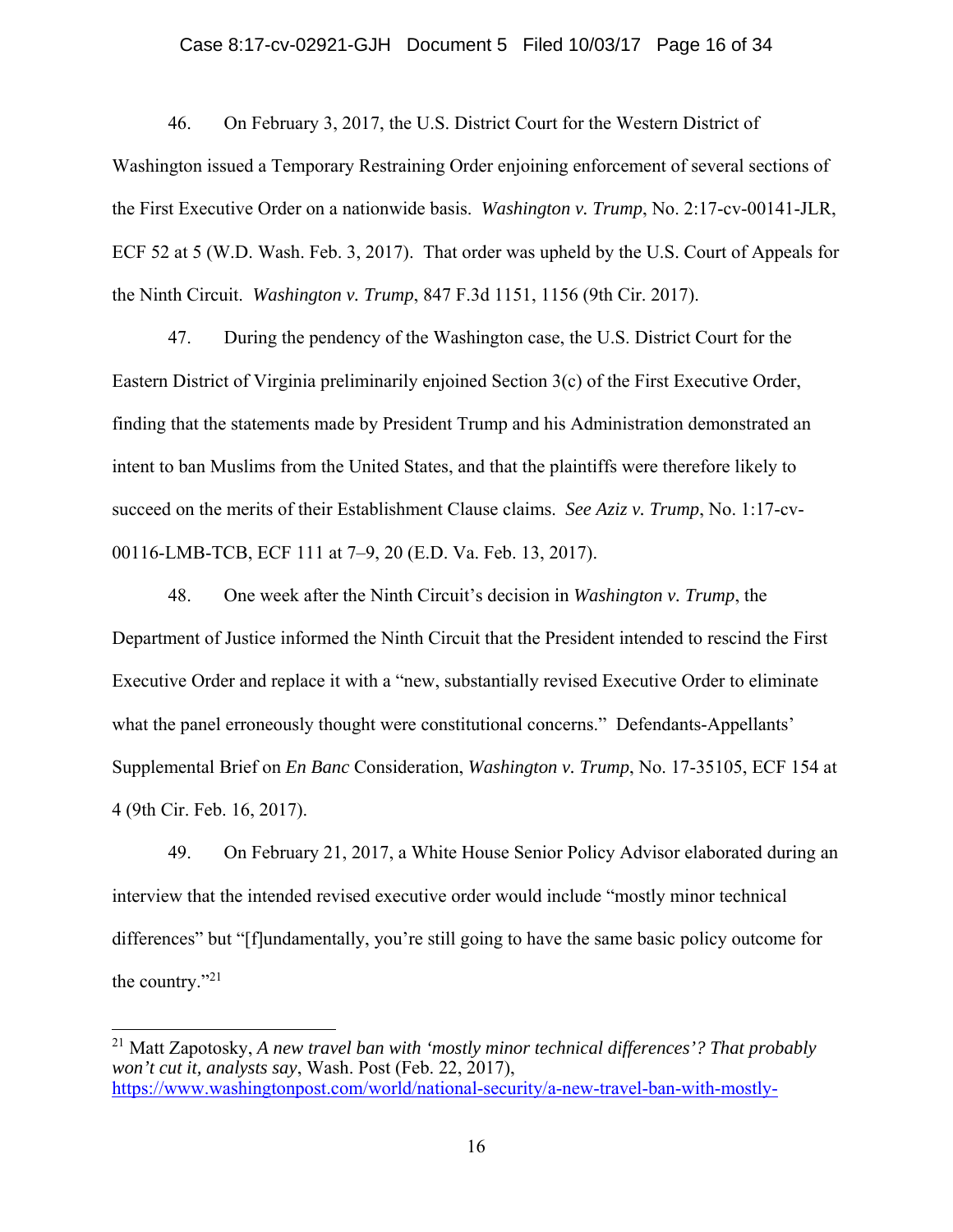50. On February 24, 2017, the Associated Press obtained a DHS report prepared at the request of the Acting Under Secretary for Intelligence and Analysis.<sup>22</sup> That report found that citizenship is "likely an unreliable indicator" of terrorist activity,  $2<sup>3</sup>$  despite the First Executive Order's supposed purpose to protect the nation from foreign terrorists.

# **C. The Second Executive Order**

51. On March 6, 2017, President Trump issued a new executive order with the same name.<sup>24</sup> The Second Executive Order removed Iraq from the list of countries from which nationals were categorically banned from entry into the United States, but subjected Iraqis entering the United States to enhanced vetting.<sup>25</sup> The Second Executive Order also eliminated the priority for refugees of minority religions but still referenced "acts of gender-based violence against women, including so-called 'honor killings' in the United States by foreign nationals."<sup>26</sup>

52. The Second Executive Order also directed the Secretary of Homeland Security to "conduct a worldwide review" to determine what information the U.S. government needed from foreign governments to adjudicate visa applications.<sup>27</sup>

53. On March 15, 2017, the U.S. District Court for the District of Hawaii issued a nationwide temporary restraining order against Sections 2 and 6 of the Second Executive Order.

 $\overline{a}$ 

 $^{25}$  *Id.* § 4.

 $^{27}$  *Id.* § 2(a).

minortechnical-differences-that-probably-wont-cut-it-analysts-say/2017/02/22/8ae9d7e6-f918- 11e6-bf01-d47f8cf9b643\_story.html.

<sup>22</sup> Rick Jervis, *DHS memo contradicts threats cited by Trump's travel ban*, USA Today (Feb. 24, 2017), http://www.usatoday.com/story/news/2017/02/24/dhs-memo-contradicttravel-bantrump/98374184/.

<sup>23</sup> *Id.*

<sup>24 82</sup> Fed. Reg. 13209 (March 6, 2017).

 $^{26}$  *Id.* § 11(a)(iii).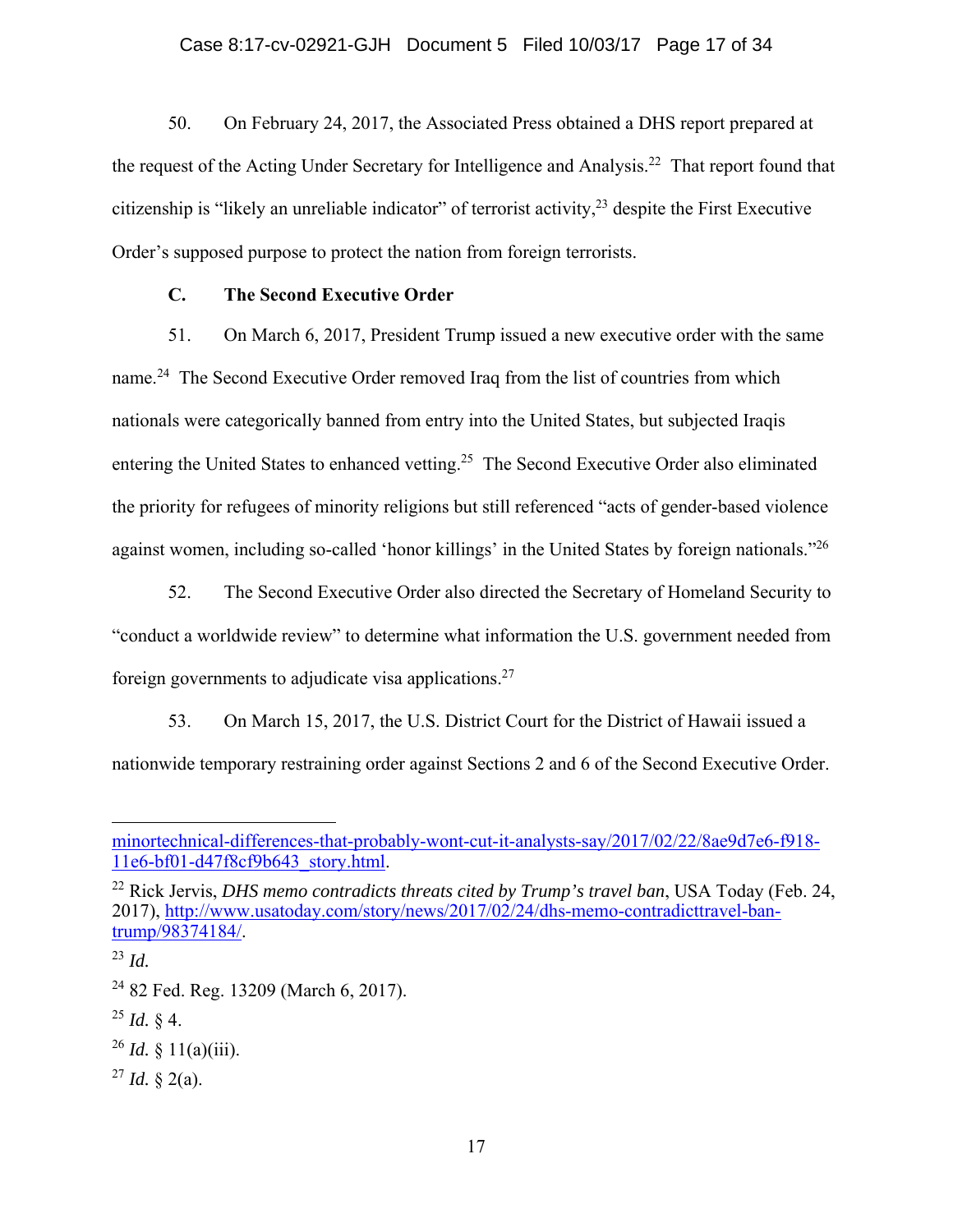*Hawaii v. Trump*, 241 F. Supp. 3d 1119, 1140 (D. Haw. 2017).<sup>28</sup> It did so on the basis that the plaintiffs "met their burden of establishing a strong likelihood of success on the merits of their Establishment Clause claim." *Id.* at 1123.

54. The next day, this Court issued a preliminary injunction against enforcement of Section 2(c) of the Second Executive Order (the provision restricting entry into the United States by nationals of Iran, Syria, Yemen, Sudan, Libya, and Somalia). *Int'l Refugee Assistance Project v. Trump*, 241 F. Supp. 3d 539, 565–66 (D. Md. 2017). The Court ruled that the plaintiffs showed a likelihood of success on the merits of their Establishment Clause challenge. *Id.* at 564.

55. Speaking at a rally in Nashville, Tennessee, on the same day that the Hawaii Court issued its ruling, President Trump stated that the Second Executive Order was a "watereddown version" of the first one and that "we ought to go back to the first one and go all the way."29

56. On May 25, 2017, the U.S. Court of Appeals for the Fourth Circuit upheld in large part the nationwide injunction issued by this Court. *IRAP*, 857 F.3d at 606. The government filed a petition for writ of certiorari in the U.S. Supreme Court on June 1, 2017. On the same day, the government filed with the Supreme Court an application for a stay of the injunctions in both *IRAP v. Trump* and *Hawaii v. Trump* (the latter of which was still pending on appeal in the Ninth Circuit).

<sup>&</sup>lt;sup>28</sup> The Ninth Circuit lifted the injunction with respect to the review and reporting provisions of the Second Executive Order on June 12, 2017. *Hawaii*, 859 F.3d at 786*.*

<sup>29</sup> Matt Zapotosky, et al., *Federal judge in Hawaii freezes President Trump's new entry ban*, Wash. Post (Mar. 16, 2017), https://www.washingtonpost.com/local/social-issues/lawyers-faceoff-on-trump-travel-ban-in-md-court-wednesday-morning/2017/03/14/b2d24636-090c-11e7- 93dc-00f9bdd74ed1 story.html?utm term=.bf85c7c44a4c.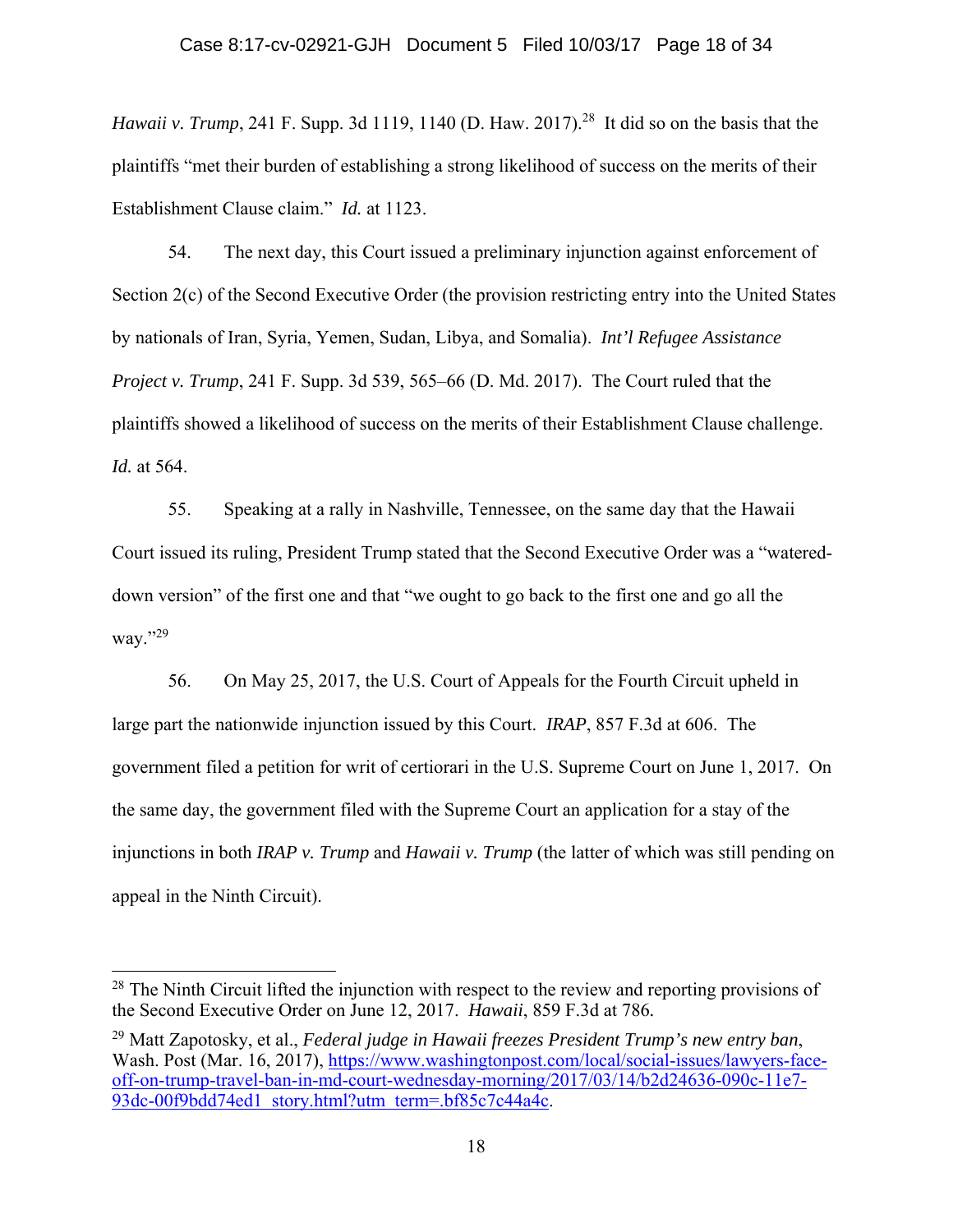### Case 8:17-cv-02921-GJH Document 5 Filed 10/03/17 Page 19 of 34

57. On June 12, 2017, the Ninth Circuit ruled on the *Hawaii* injunction, unanimously ruling in favor of the plaintiffs and upholding the injunction in large part. 859 F.3d at 741. Rather than relying on the constitutional grounds cited by the district court, the Ninth Circuit held that portions of the Second Executive Order likely exceeded the President's authority under the INA. *Id.*

58. The provisions of the Second Executive Order were originally scheduled to end on June 14, 2017, raising questions about whether the appeal to the Supreme Court might be moot. That day, however, the White House issued a Presidential Memorandum delaying the start date of each of the provisions that had been enjoined by the courts until 72 hours after the injunctions were lifted or stayed as to those provisions.

59. On June 26, 2017, the Supreme Court granted the petitions for certiorari. It consolidated the cases and set them for argument during the first argument session of the Court's next Term, in October 2017, and ordered the parties to address in their briefing the additional question whether the challenges became moot on June 14. 137 S.Ct.at 2087. The Court also stayed the preliminary injunctions "to the extent the injunctions prevent enforcement of  $\S 2(c)$ with respect to foreign nationals who lack any bona fide relationship with a person or entity in the United States." *Id.* The portions of the injunctions not subject to the stay remain in effect, and the Second Executive Order therefore cannot be enforced against foreign nationals who do have such a "bona fide relationship."<sup>30</sup> The Ninth Circuit reviewed the District of Hawaii's modified injunction, and in so doing ruled that the district court did not err in including

 $30$  The Supreme Court's order outlined the requirements for a bona fide relationship: "For individuals, a close familial relationship is required." For entities, "the relationship must be formal, documented, and formed in the ordinary course, rather than for the purpose of evading EO-2." 137 S.Ct. at 2088.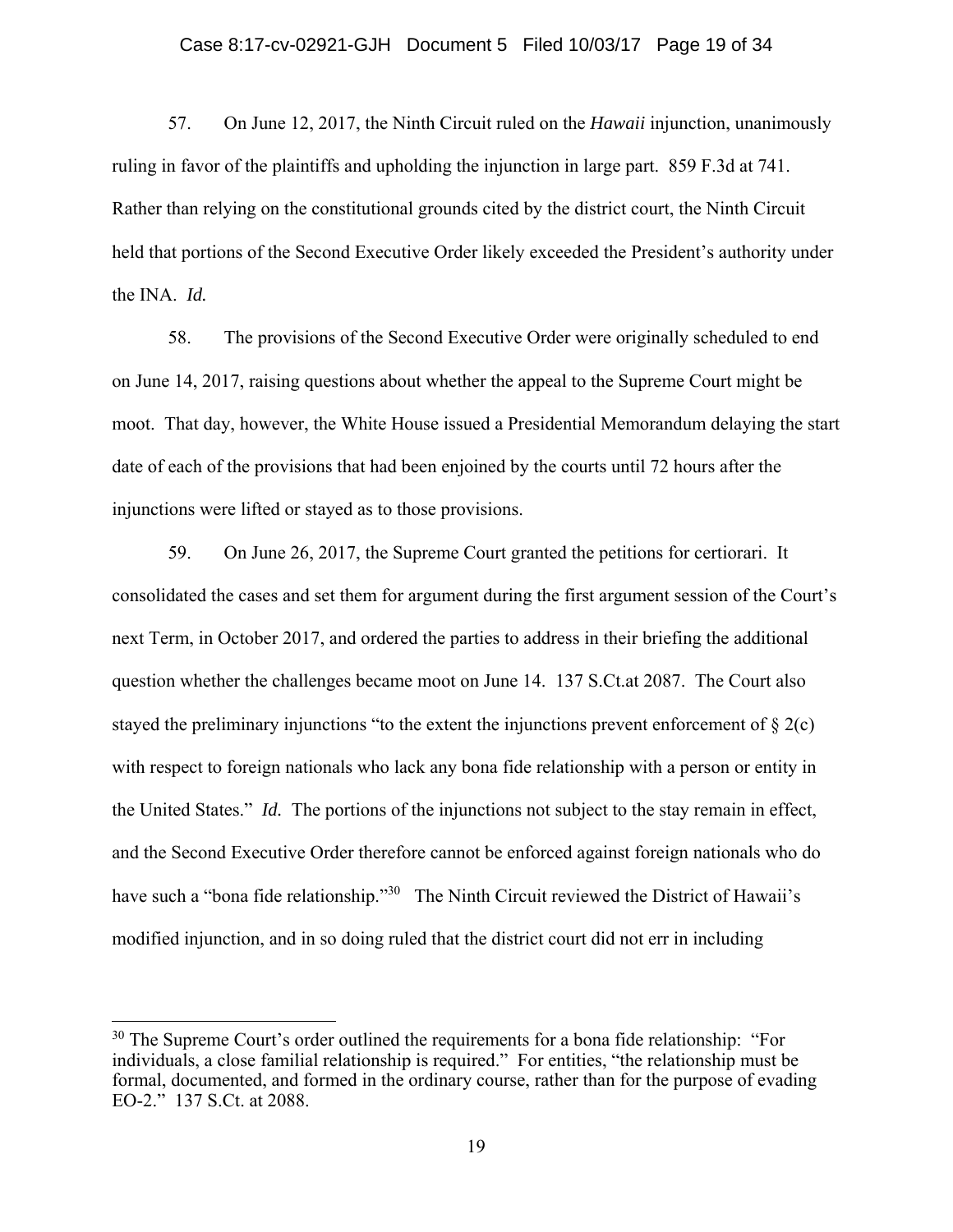### Case 8:17-cv-02921-GJH Document 5 Filed 10/03/17 Page 20 of 34

grandparents, grandchildren, brothers-in-law, sisters-in-law, aunts, uncles, nieces, nephews, and cousins of persons in the United States within the definition of bona fide close familial relationships. *Hawaii v. Trump*, F.3d ., 2017 WL 3911055 at \*9 (9th Cir. September 7, 2017).

60. During the litigation prompted by the Second Executive Order, President Trump continued to make official statements underscoring that the Executive Orders, in each iteration, were intended to restrict Muslims from entering the United States. In response to a terrorist attack in London on September 15, 2017, for example, President Trump tweeted that "[t]he travel ban into the United States should be far larger, tougher and more specific—but stupidly, that would not be politically correct!"<sup>31</sup>

## **D. The Proclamation**

 $\overline{a}$ 

61. On September 24, 2017, President Trump issued the Proclamation, which now expands the Muslim ban to a ban of indefinite duration against the entry into the United States of nationals of the listed Muslim-majority countries, including individuals with bona fide relationships with American citizens and Lawful Permanent Residents.<sup>32</sup> Unlike the two Executive Orders, there is no time limit in the Proclamation; affected persons are indefinitely banned from entering the United States.

 $31$  Donald J. Trump (@realDonaldTrump), Twitter (Sept. 15, 2017, 3:54 AM), https://twitter.com/realdonaldtrump/status/908645126146265090?lang=en.

<sup>32</sup> *Presidential Proclamation Enhancing Vetting Capabilities and Processes for Detecting Attempted Entry Into the United States by Terrorists or Other Public-Safety Threats*, The White House: Office of the Press Secretary (Sept. 24, 2017), **Attach. A;**  https://www.whitehouse.gov/the-press-office/2017/09/24/enhancing-vetting-capabilities-andprocesses-detecting-attempted-entry.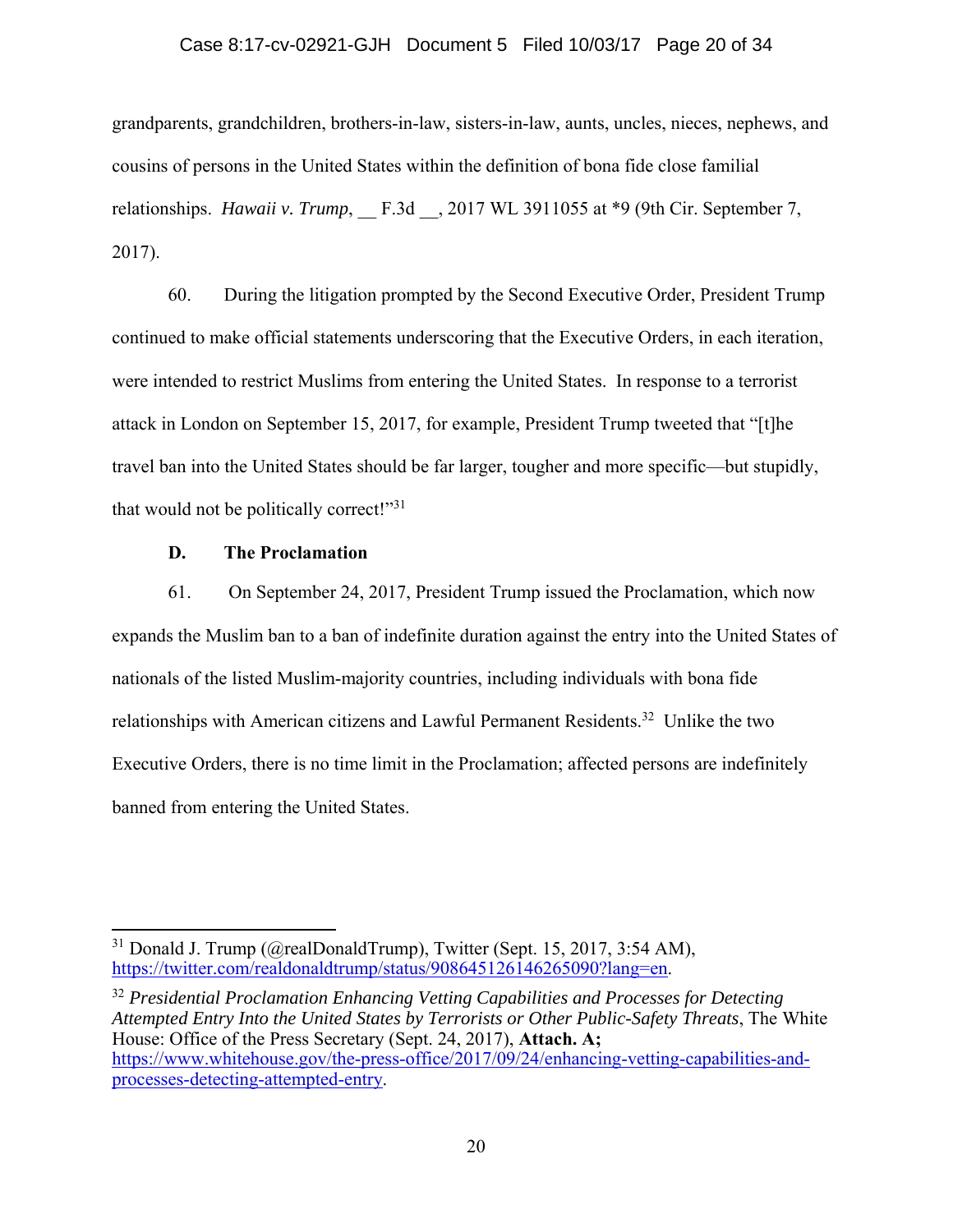## Case 8:17-cv-02921-GJH Document 5 Filed 10/03/17 Page 21 of 34

62. The Proclamation expressly refers to the Second Executive Order, does not rescind or nullify the vast majority of the provisions of the Second Executive Order, and imposes the indefinite ban against entry into the United States as immigrants on nationals of the following six Muslim-majority countries, and broad bans on certain visas, with limited exceptions,  $33$  as follows:

- a. Chad: All nationals of Chad are banned from entry into the United States as immigrants or under business (B-1), tourist (B-2), or business/tourist (B-1/B-2) visas.34
- b. Iran: All nationals of Iran are banned from entry into the United States, except under student and exchange visitor visas (F, M, and J), and such student and exchange visitor visa applicants are subject to unspecified "enhanced screening and vetting requirements."<sup>35</sup>
- c. Libya: All nationals of Libya are banned from entry into the United States as immigrants or under business  $(B-1)$ , tourist  $(B-2)$ , or business/tourist  $(B-1/B-2)$ visas.36

 $34$  *Id.* § 2(a)(ii).

<u>.</u>

<sup>&</sup>lt;sup>33</sup> The visa bans outlined in Section 2 of the Proclamation do not apply to lawful permanent residents of the United States; foreign nationals admitted to the United States on or after the applicable effective date of the Proclamation; "any foreign national who has a document other than a visa—such as a transportation letter, an appropriate boarding foil, or an advance parole document—valid on the applicable effective date under section 7 of this proclamation or issued on any date thereafter"; dual nationals; foreign nationals traveling on a diplomatic or diplomatictype visa, NATO visa, C-2 visa, or G-1, G-2, G-3 or G-4 visa; foreign nationals who have been granted asylum; refugees who have already been admitted; or individuals who have been granted relief under the Convention Against Torture. *Id.* § 3(b).

 $35$  *Id.* § 2(b)(ii).

<sup>36</sup> *Id.* § 2(c)(ii).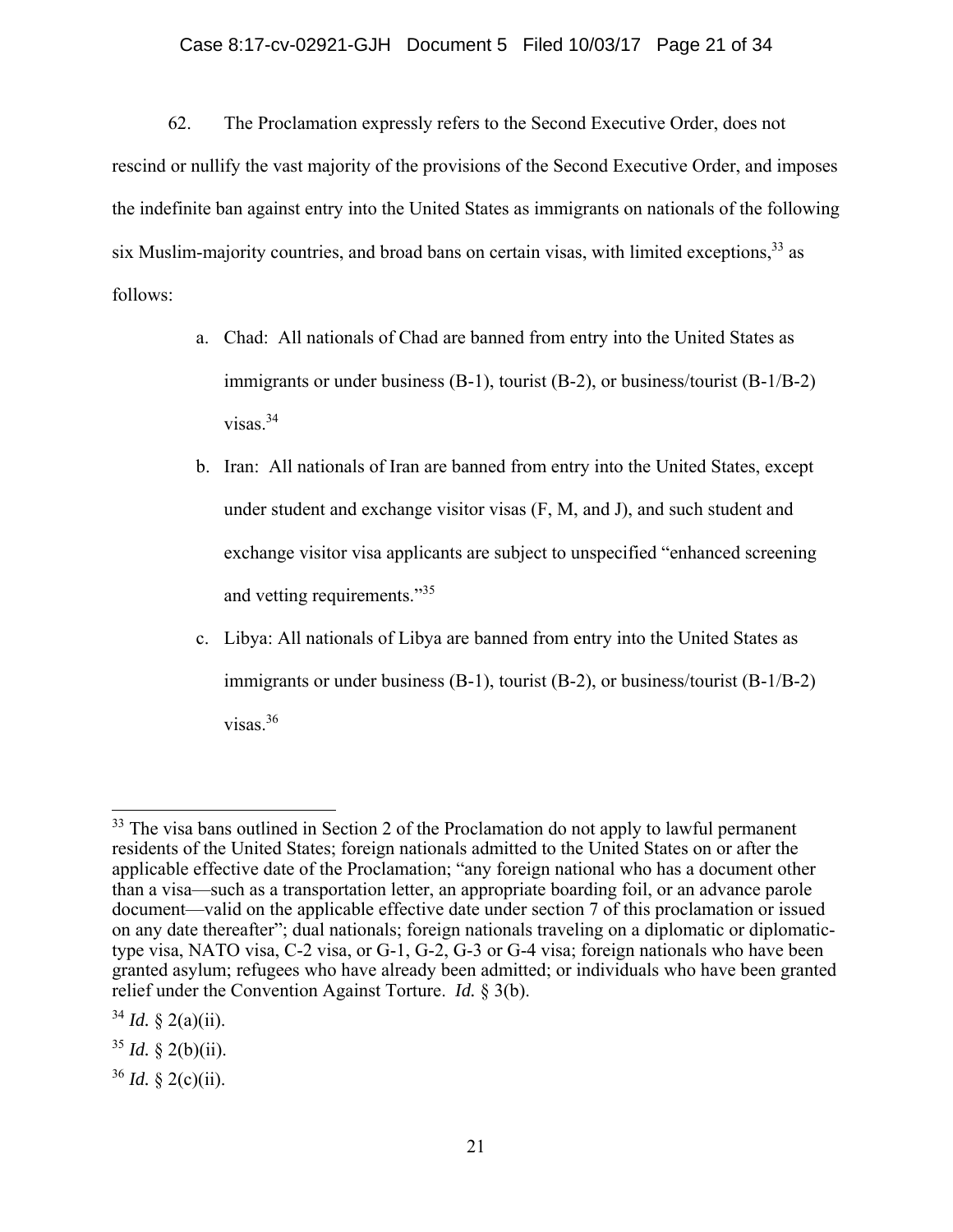- d. Syria: All nationals of Syria are banned from entry into the United States.<sup>37</sup>
- e. Yemen: All nationals of Yemen are banned from entry into the United States as immigrants or under business (B-1), tourist (B-2), or business/tourist (B-1/B-2) visas.38
- f. Somalia: All nationals of Somalia are banned from entry into the United States as immigrants. Somali nationals traveling on non-immigrant visas are subject to unspecified "additional scrutiny."<sup>39</sup>

63. The Proclamation's restrictions that apply to individuals who were subject to the operative provisions of the Second Executive Order—nationals from Iran, Libya, Somalia, Yemen, and Syria who do not have a credible claim of a bona fide relationship with a person or entity in the United States—went into effect on September 24, 2017. All of the Proclamation's other restrictions are set to go into effect on October 18, 2017.

64. The bans on entry into the United States by nationals of these Muslim-majority countries mean that U.S. citizens and Lawful Permanent Residents cannot reunite in the United States with their spouses, children, and parents who are nationals of countries subject to the Proclamation. And the Proclamation purports to justify its blanket restrictions on immigrant entry from all of these Muslim-majority countries by observing that Lawful Permanent Residents receive "more enduring rights" and are therefore "more difficult to remove than nonimmigrants."<sup>40</sup>

 $37$  *Id.* § 2(e)(ii).

 $38$  *Id.* § 2(g)(ii).

 $39$  *Id.* § 2(h)(ii).

 $40$  *Id.* § 1(h)(ii).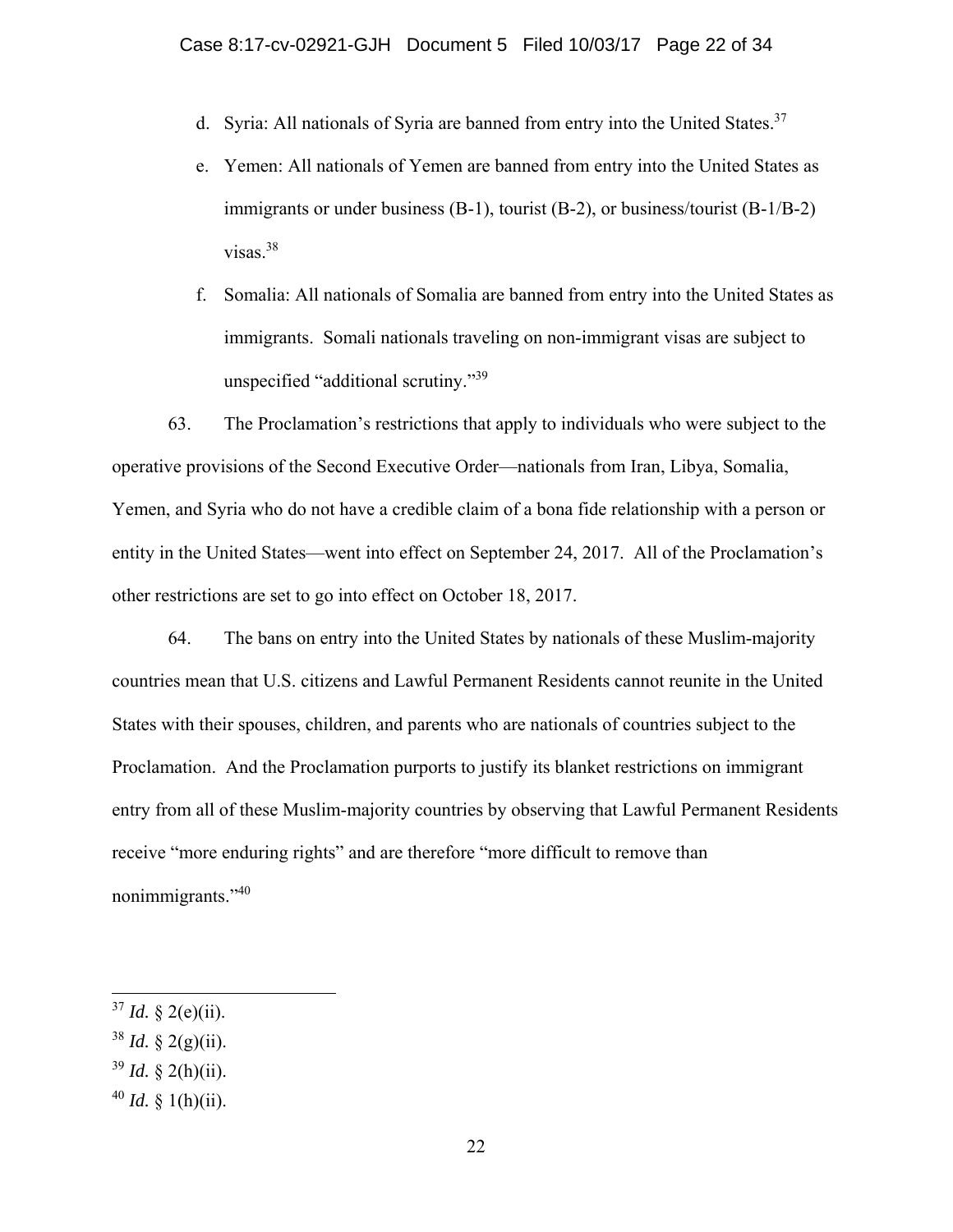## Case 8:17-cv-02921-GJH Document 5 Filed 10/03/17 Page 23 of 34

65. In an effort to disguise the underlying intent to ban entry of Muslims into the United States, the Proclamation—unlike its predecessor Executive Orders—also imposes nominal restrictions relating to nationals of two non-Muslim-majority countries: North Korea and Venezuela. The Proclamation bans immigrant and non-immigrant visas for North Korean nationals (except for the limited exceptions in  $\S$  3(b)), but the number of visas issued each year to North Korean nationals is extraordinarily low.<sup>41</sup> And unlike the restrictions imposed for the Muslim-majority countries, most nationals of Venezuela generally are not subject to a ban; the Proclamation applies solely to a small group of officials of the Venezuelan government and their immediate family traveling under certain classes of non-immigrant visas.<sup>42</sup> The additional travel restrictions involving these two non-Muslim-majority countries are thus without practical effect, and in any event cannot transform the unconstitutional Muslim ban into a permissible nationalsecurity measure.

66. Excluding the makeweight additions of North Korea and Venezuela, which are subject to only negligible impacts, the Proclamation restricts entry of more than 157 million nationals of Chad, Iran, Libya, Somalia, Syria, and Yemen. Of those nationals, a conservative estimate is that at least 137 million of those people—over 87%—are Muslim.<sup>43</sup>

<sup>&</sup>lt;sup>41</sup> For example, according to the 2015 Yearbook of Immigration Statistics published by DHS, only 99 non-immigrants from North Korea were admitted to the United States in 2015. *Table 26: Nonimmigrant Admissions (I-94 Only) By Region And Country Of Citizenship: Fiscal Years 2013 To 2015*, Homeland Security, https://www.dhs.gov/immigrationstatistics/yearbook/2015/table26 (last published Dec. 15, 2016). Similarly, only 55 people from North Korea obtained Lawful Permanent Resident status in 2015. *See Table 3. Persons Obtaining Lawful Permanent Resident Status By Region And Country Of Birth: Fiscal Years 2013 To 2015*, Homeland Security, https://www.dhs.gov/immigrationstatistics/yearbook/2015/table3 (last published Dec. 15, 2016).

<sup>&</sup>lt;sup>42</sup> Attach. A  $\S$  2(f)(ii).

<sup>43</sup> *The World Factbook, Country Comparison: Population*, CIA https://www.cia.gov/library/publications/the-world-factbook/rankorder/2119rank.html (last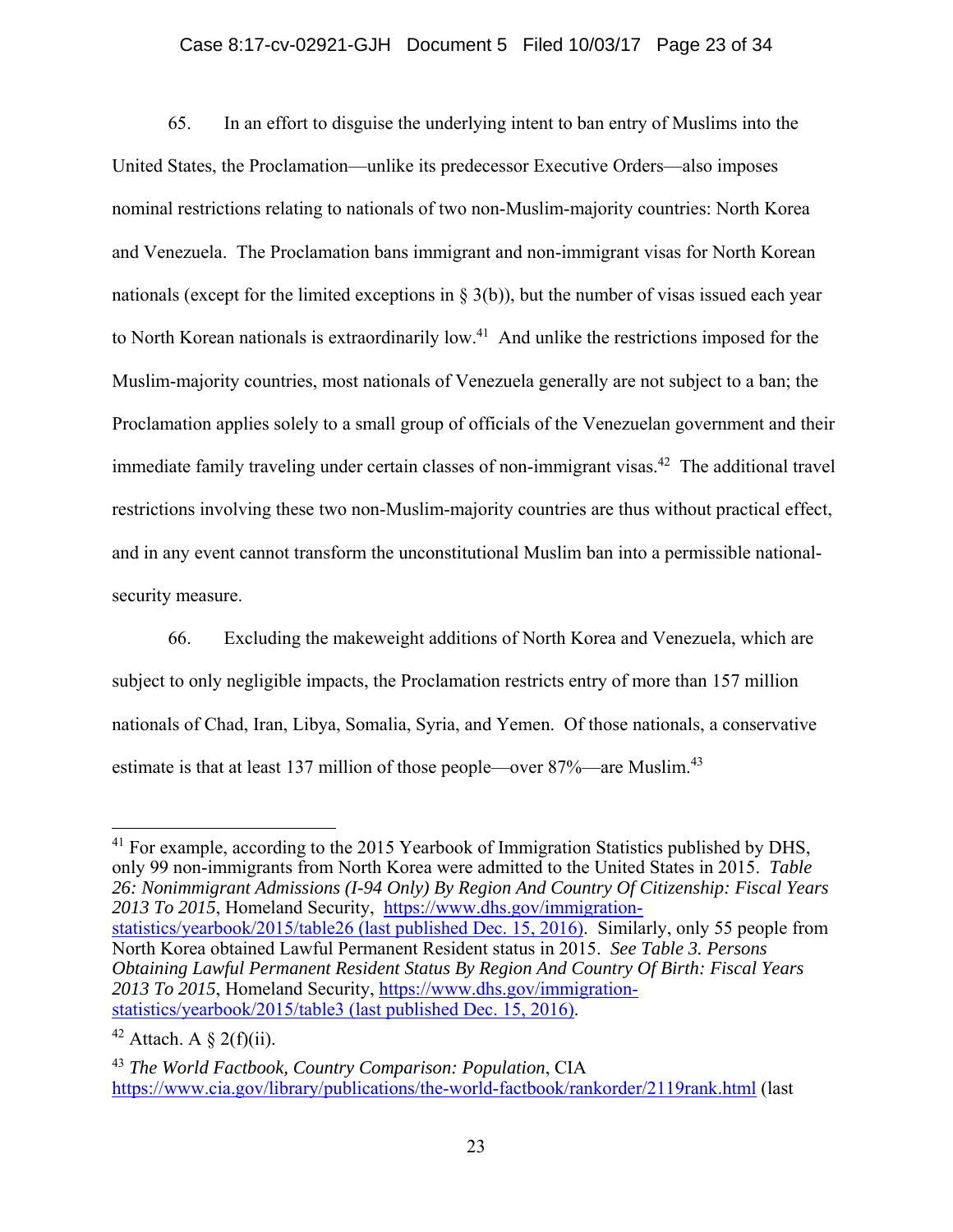## Case 8:17-cv-02921-GJH Document 5 Filed 10/03/17 Page 24 of 34

67. Also to try to disguise its underlying religious purpose, the Proclamation purports to be based on the worldwide review of information-sharing practices, policies, and capabilities of foreign countries directed by the Second Executive Order. The Proclamation states that the Secretary of Homeland Security, with assistance from the Secretary of State and Director of National Intelligence, "developed a baseline for the kinds of information required from foreign governments" regarding individuals seeking entry into the United States,<sup>44</sup> and evaluated each country against this baseline.<sup>45</sup>

68. The contents of the Department of Homeland Security's review and evaluation have not been made public, despite discussion in the Proclamation indicating that portions have been shared with foreign governments during a "50-day engagement period" with other countries with respect to the baseline,<sup>46</sup> and indicating that the review and evaluation contain information similar to that set forth publicly in the First and Second Executive Orders.

69. The government of Chad issued a statement on September 25, 2017, expressing "astonishment" and "incomprehension in the face of the official reasons for [the] decision" to extend the ban against entry to the United States to nationals of Chad.<sup>47</sup>

visited Oct. 1, 2017). The Factbook lists the populations of the six Muslim-majority countries subject to the Proclamation, in the total amount of more than 157 million people, as well as the estimated percentages of Muslims in each country. This calculation excludes the entire Muslim population of Somalia, for which information was not available; this suggests that the true proportion of the nationals subject to the ban who are Muslim is actually considerably higher than 87%.

<sup>&</sup>lt;sup>44</sup> Attach. A  $\S$  1(c).

<sup>&</sup>lt;sup>45</sup> *Id.* §§ 1(d), (e).

 $46$  *Id.* § 1(f).

<sup>47</sup> Helene Cooper, Michael D. Shear, & Dionne Searcey, *Chad's Inclusion in Travel Ban Could Jeopardize American Interests, Officials Say*, N.Y. Times (Sept. 26, 2017), https://www.nytimes.com/2017/09/26/world/africa/chad-travel-ban-american-interests.html.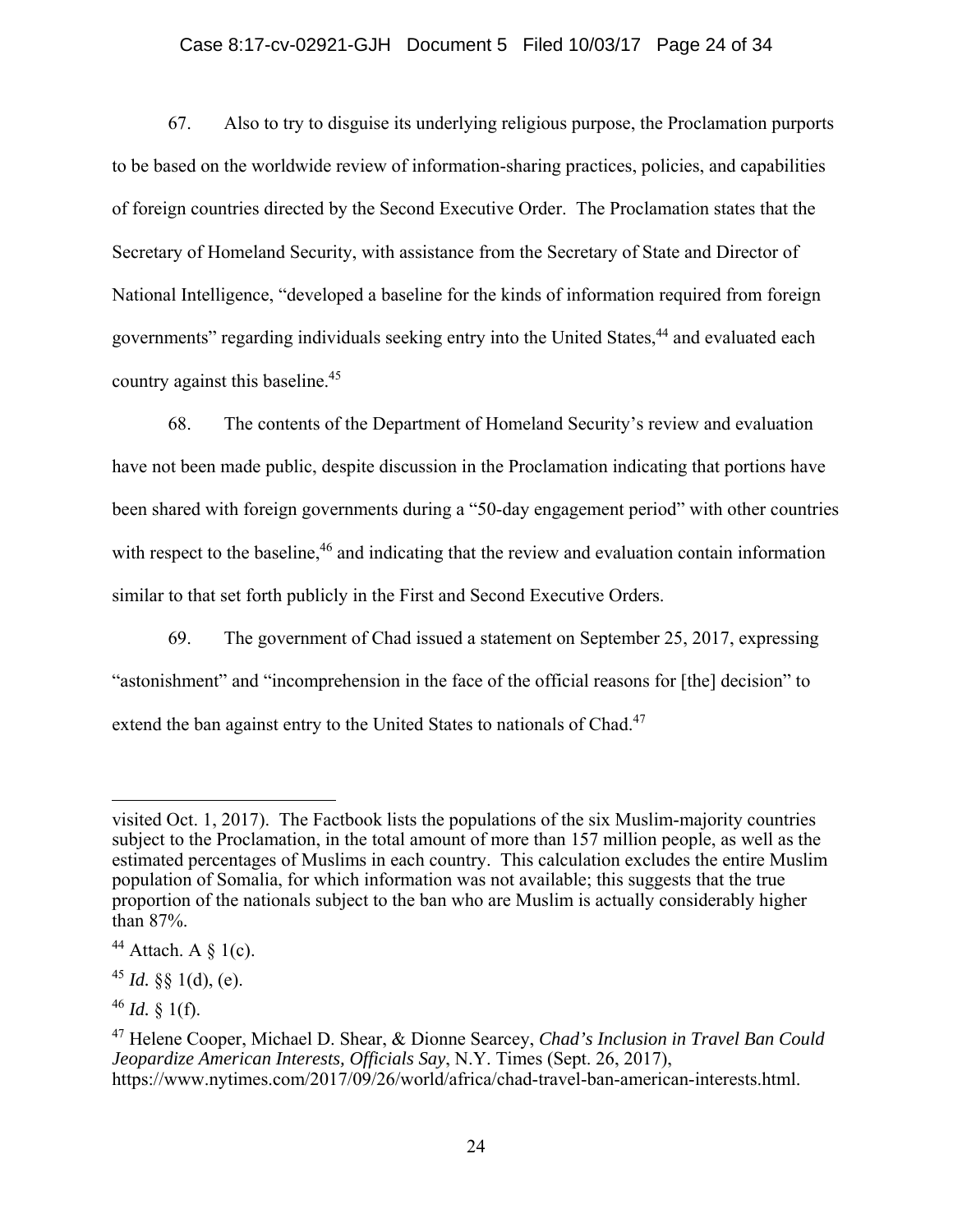# Case 8:17-cv-02921-GJH Document 5 Filed 10/03/17 Page 25 of 34

70. The Proclamation states that the Secretary of Homeland Security "assesse[d]" seven countries to "have 'inadequate' identity-management protocols, information-sharing practices, and risk factors with respect to the baseline . . . such that entry restrictions and limitations are recommended: Chad, Iran, Libya, North Korea, Syria, Venezuela, and Yemen."<sup>48</sup> The Secretary submitted a report on September 15, 2017, to the President "recommending entry restrictions and limitations" on nationals of the seven countries, but the specifics of those recommendations are not provided in the Proclamation. He also "assesse[d]" that Iraq "did not meet the baseline" but declared that "additional scrutiny" was recommended nonetheless. Although Somalia was not similarly "assessed" by the Secretary, he determined that "special circumstances" warrant "entry restrictions, limitations, and other measures" for nationals of Somalia.<sup>49</sup> The Proclamation states that the President reviewed the report and imposed the "restrictions and limitations" by the proclamation because, in his judgment, they were necessary, among other reasons, "to elicit improved identity-management and information-sharing protocols and practices from foreign governments."50

71. The Proclamation applies to nationals of the listed countries regardless of where they currently reside, including those who reside in other countries that have not been identified as having "'inadequate' identity-management protocols, information-sharing practices, and risk factors"—and even if those persons have resided outside their country of origin for their entire lives, and even if those persons reside outside their country of origin because of fear of persecution. This categorical ban on the entry into the United States of more than 157 million

<u>.</u>

<sup>&</sup>lt;sup>48</sup> Attach. A  $\S$  1(g).

 $49$  *Id.* § 1(i).

 $50$  *Id.* § 1(h)(i).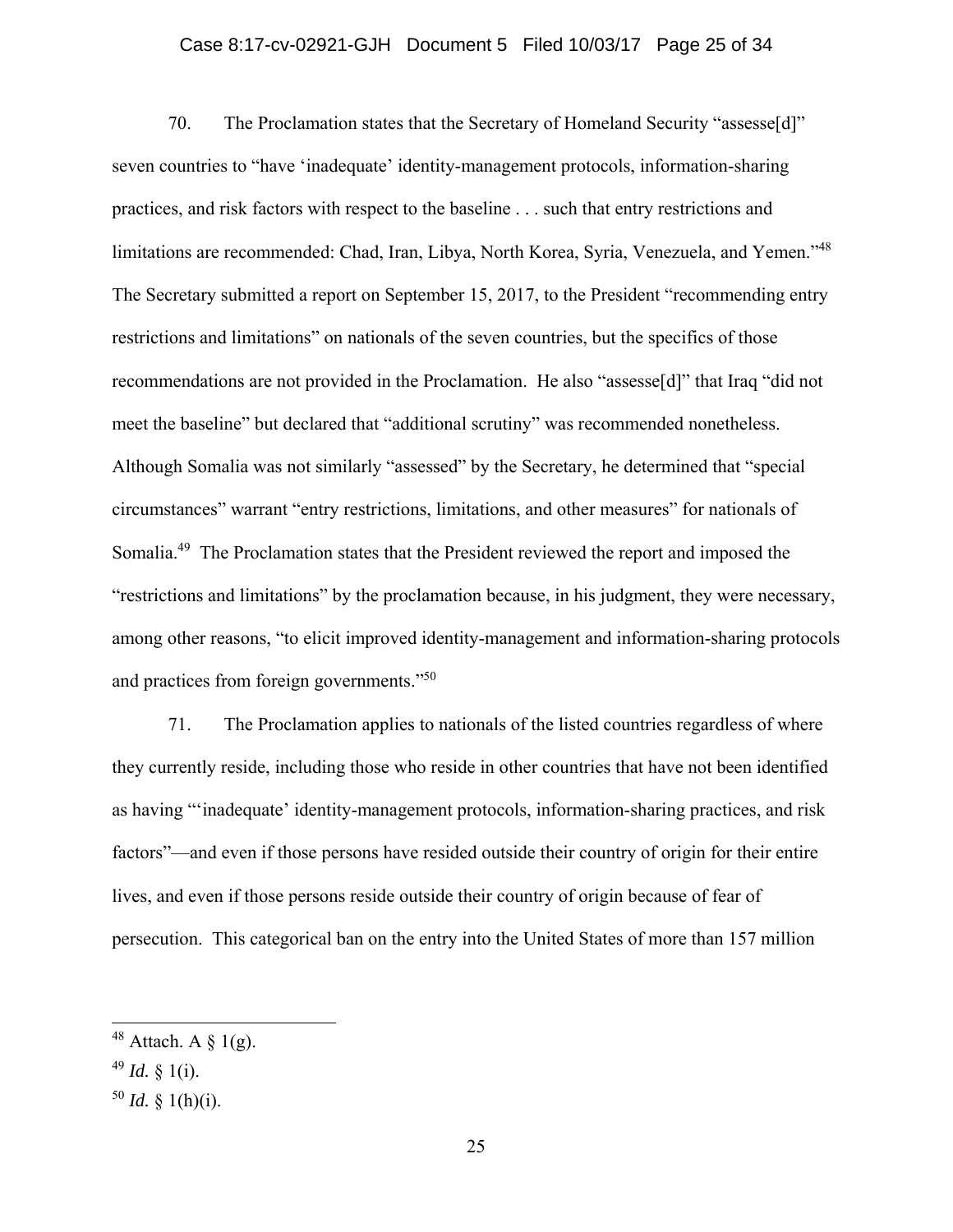### Case 8:17-cv-02921-GJH Document 5 Filed 10/03/17 Page 26 of 34

nationals of six Muslim-majority nations cannot be justified by a single report prepared in a matter of months on worldwide practices, and cannot be reconciled with the framework of the INA.

72. The Proclamation's purported reliance on various criteria and imposition of restrictions on North Korean nationals and on a small group of Venezuelan government officials paper over the legal and constitutional defects of the predecessor expressions of the Muslim ban with post-hoc national security justifications. The national-security and other purported rationales for the bans imposed by the Proclamation on millions of Muslims from the several Muslim-majority countries, which disproportionately harm their American Muslim relatives, are not bona fide reasons for the Proclamation.

73. The recently generated national security rationale cannot wipe away the anti-Muslim bias that has animated President Trump's dogged efforts to fulfill his promise to ban Muslims from entering this country. Indeed, the history of the President's failed attempts to enact his intended Muslim ban through two Executive Orders supports the inference that the national security report is a pretext. And even if the national security report identifies legitimate vetting and information-sharing issues with respect to the specified countries, the categorical and undifferentiated ban of at least 137 million Muslims is a wildly overbroad response that violates both the INA and the Constitution.

## **CAUSES OF ACTION**

## **COUNT I (Violation of the Immigration and Nationality Act) (All Parties Against All Defendants)**

74. Plaintiffs repeat and incorporate by reference each and every allegation contained in the preceding paragraphs as if fully set forth herein.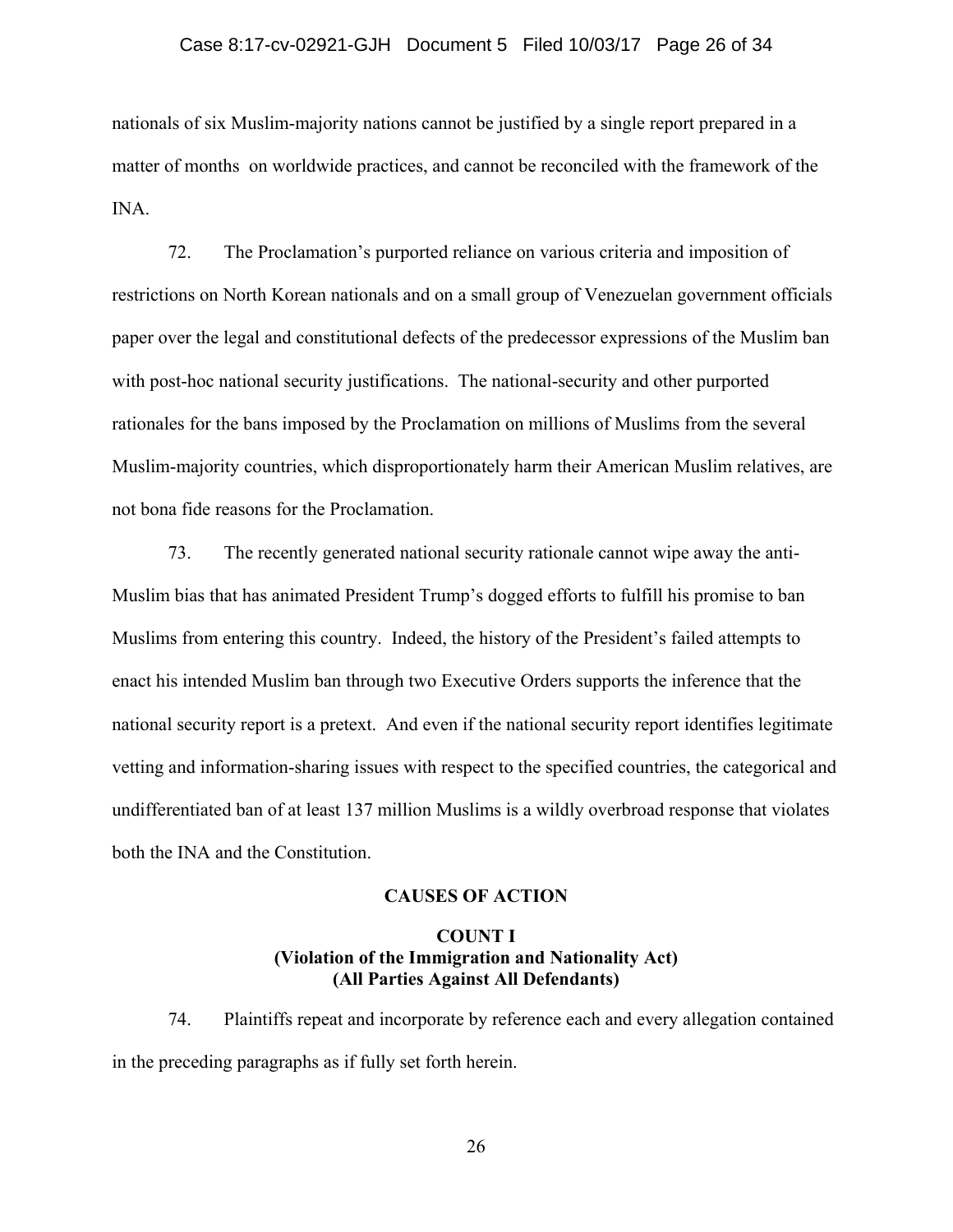75. The Immigration and Nationality Act ("INA") provides that "no person shall

receive any preference or priority or be discriminated against in the issuance of an immigrant

visa because of the person's race, sex, nationality, place of birth, or place of residence." 8

U.S.C.  $\S$  1152(a)(1)(A).

76. The Proclamation violates the INA by discriminating on the basis of nationality.

77. Defendants' violation causes ongoing harm to Plaintiffs.

# **COUNT II**

# **(Exceeding the Executive's Authority Under the Immigration and Nationality Act) (All Parties Against All Defendants)**

78. Plaintiffs repeat and incorporate by reference each and every allegation contained in the preceding paragraphs as if fully set forth herein.

79. Congress established a detailed framework in the INA, 8 U.S.C. § 1182, of specific criteria for "classes of aliens ineligible for visas or admission," 8 U.S.C. § 1182(a), including on "security and related grounds," 8 U.S.C. § 1182(a)(3), specifically terrorism, 8 U.S.C. § 1182(a)(3)(B), 1182(a)(3)(F), and foreign policy, 8 U.S.C. § 1182(a)(3)(C). Section 1182 provides for suspension of entry or imposition of restrictions on aliens by the President "for such period" as deemed necessary if he "finds" that entry of the aliens or class of aliens "would be detrimental to the interests of the United States." 8 U.S.C. § 1182(f). The INA further addresses aspects of immigration and other entry into the United States in various provisions throughout the statute.

80. The Proclamation exceeds the Executive's authority under the INA, including under 8 U.S.C. §§ 1182(f).

81. Defendants' violation causes ongoing harm to Plaintiffs.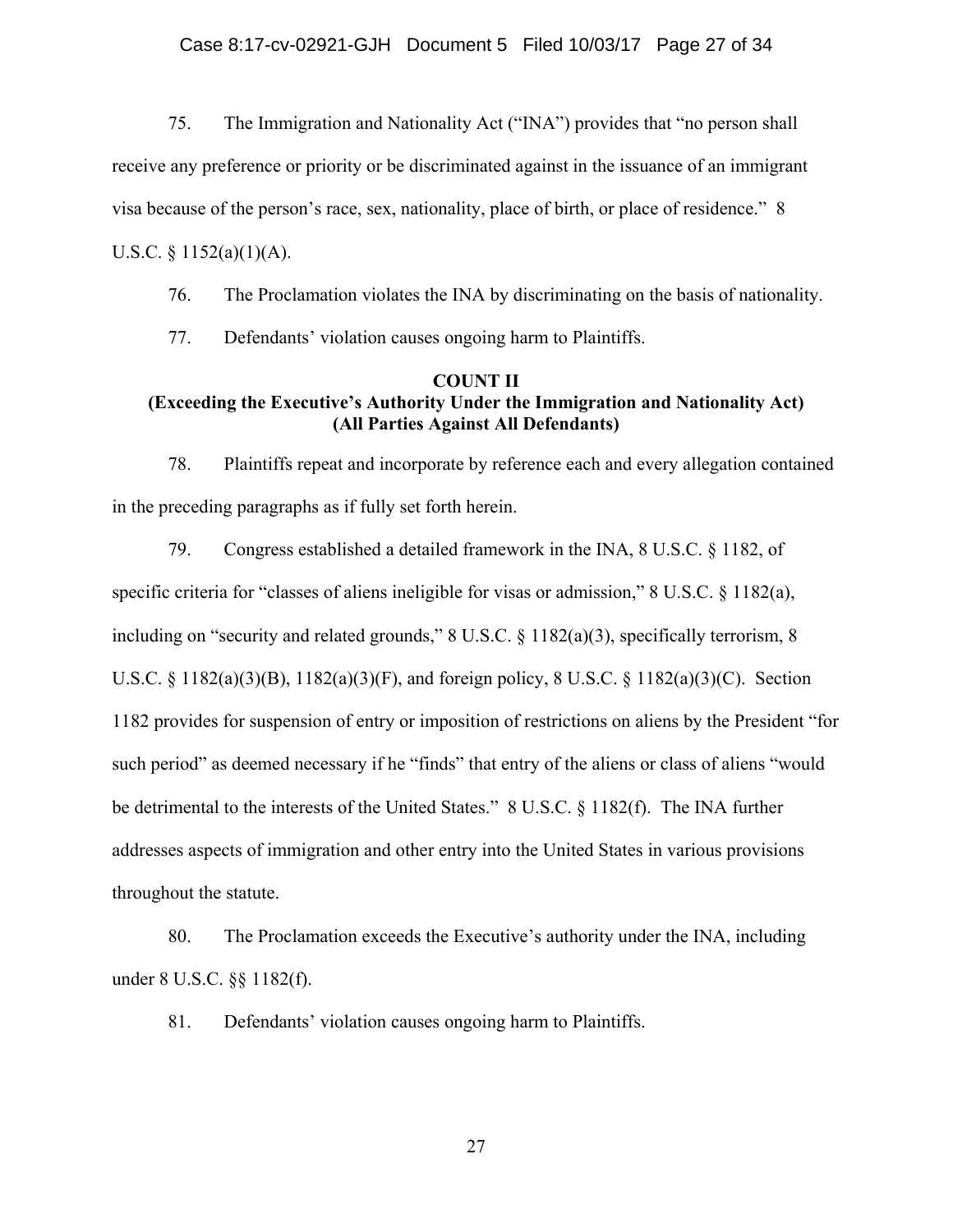## **COUNT III (Violation of the Establishment Clause of the First Amendment) (All Plaintiffs Against All Defendants)**

82. Plaintiffs repeat and incorporate by reference each and every allegation contained in the preceding paragraphs as if fully set forth herein.

83. The Establishment Clause of the First Amendment to the U.S. Constitution prohibits the government from "differentiat[ing] among religions." *Hernandez v. C.I.R.*, 490 U.S. 680, 695 (1989) (citing *Larson v. Valente*, 456 U.S. 228 (1982)).

84. The Establishment Clause further prohibits the government from taking actions that lack a secular purpose or have the principal or primary effect of advancing or inhibiting religion.

85. The Establishment Clause prohibits the government from endorsing or disapproving of a religion or particular religious beliefs.

86. The Proclamation impermissibly discriminates on the basis of religion and constitutes an unconstitutional denominational preference against Muslims. Despite being cloaked in the rhetoric of national security, the Proclamation—like the Executive Orders that preceded it—is intended to and does disproportionately harm Muslims because of their faith. The six countries whose nationals the Proclamation meaningfully restricts—Chad, Iran, Libya, Syria, Yemen, and Somalia—are all Muslim-majority countries. The other two countries nominally covered by the ban are North Korea, whose nationals currently receive a vanishingly small number of visas, and Venezuela, whose nationals are affected only if they are family members of government officials "involved in screening and vetting procedures" who are not seeking to immigrate to the United States. Thus the Proclamation's effects on non-Muslim countries' nationals are *de minimis*. The continued outsized effect on Muslim entrants demonstrates that the Proclamation discriminates on the basis of religion.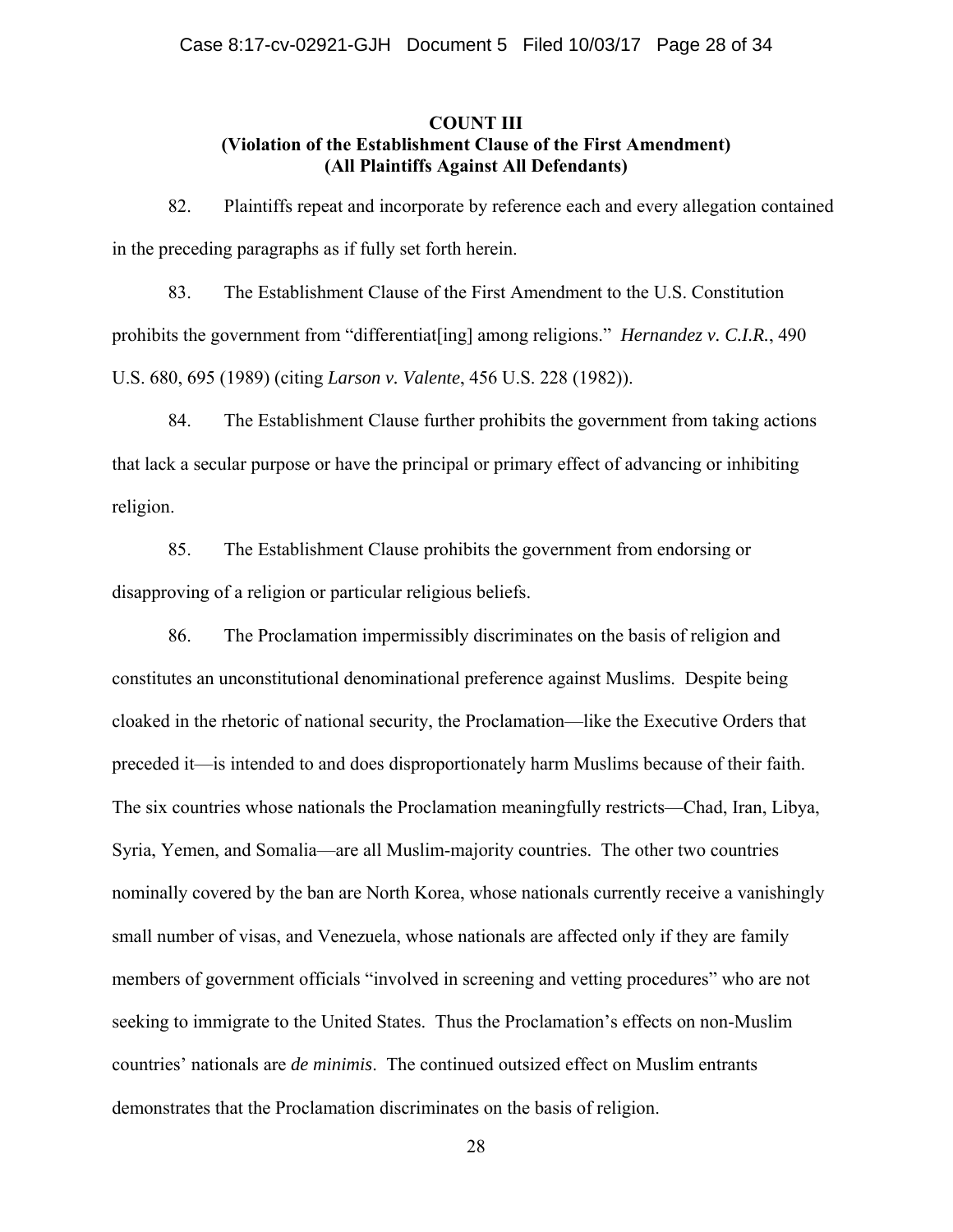87. In addition, the Proclamation violates the Establishment Clause because the

President's repeatedly stated intent to ban Muslims from immigrating to or entering the United States and the Proclamation's direct lineage from and effectuation of those policy statements, demonstrate that the Proclamation lacks a predominantly secular purpose and that it has a principal effect of discriminating against, denigrating, and disfavoring Muslims.

88. Finally, the Proclamation communicates official disapproval of Islam, stigmatizing Plaintiffs and their religion.

89. Defendants' violation causes ongoing harm to Plaintiffs.

# **COUNT IV (Violation of the Free Speech Clause of the First Amendment) (Iranian Alliances Across Borders Against All Defendants)**

90. Plaintiffs repeat and incorporate by reference each and every allegation contained in the preceding paragraphs as if fully set forth herein.

91. The Free Speech Clause of the First Amendment protects the "right to receive

information and ideas." *Stanley v. Georgia*, 394 U.S. 557, 564 (1969).

92. The Proclamation violates the right of IAAB to receive information and ideas

from the Persian scholars (many of whom are nationals of Iran) whom IAAB routinely invites to

speaking engagements and other cultural community-building events.

93. Defendants' violation causes ongoing harm to IAAB.

# **COUNT V (Violation of Equal Protection Under the Fifth Amendment) (All Plaintiffs Against All Defendants)**

94. Plaintiffs repeat and incorporate by reference each and every allegation contained in the preceding paragraphs as if fully set forth herein.

95. Plaintiffs are entitled to the protections of the Fifth Amendment.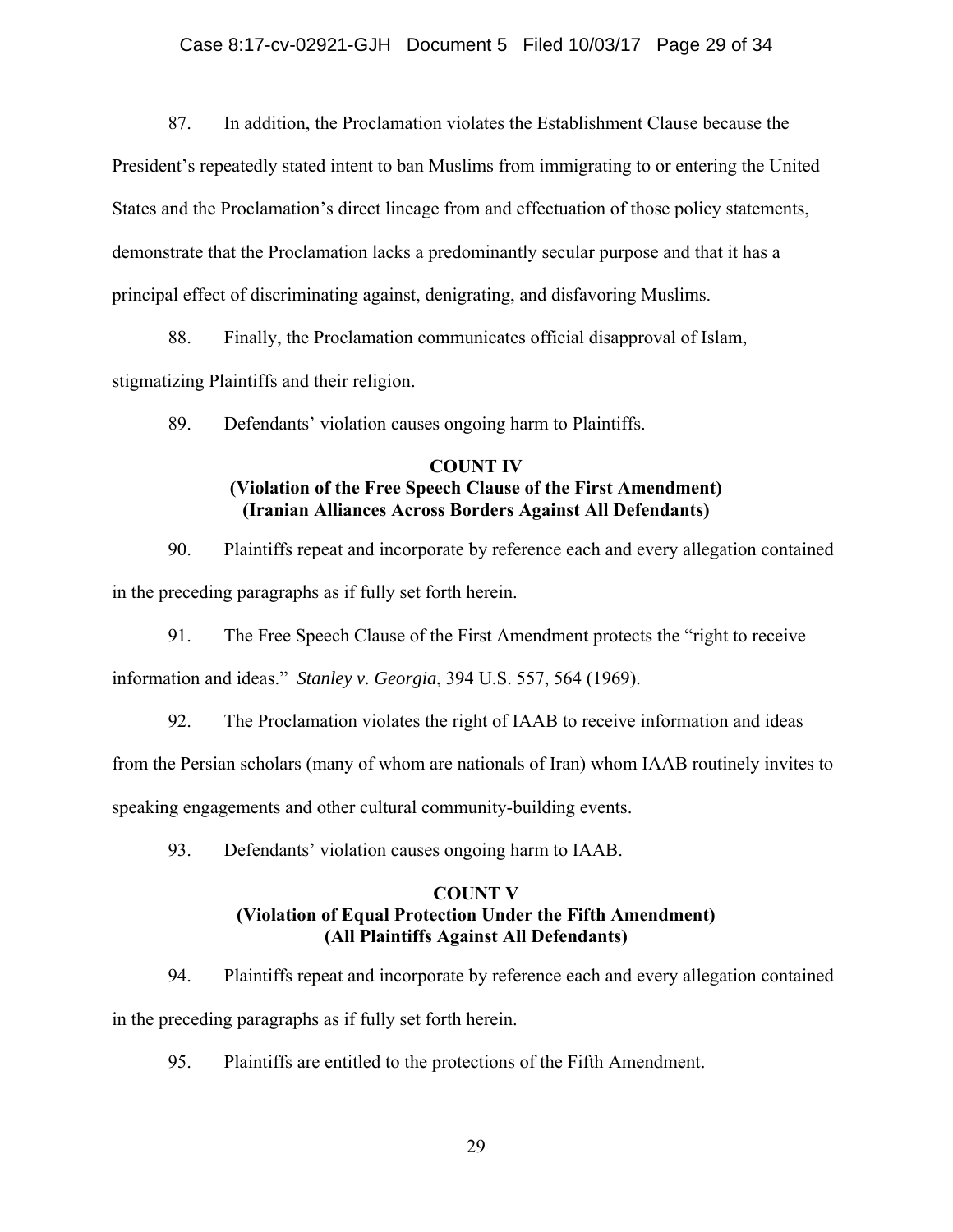### Case 8:17-cv-02921-GJH Document 5 Filed 10/03/17 Page 30 of 34

96. The Due Process Clause of the Fifth Amendment prohibits the federal government from denying equal protection of the law.

97. The Proclamation was motivated by animus and a desire to harm a particular group.

98. The Proclamation has a disparate impact, targeting individuals for discriminatory treatment on the basis of religion and national origin. The discriminatory terms and application of the Proclamation are not justified by legitimate governmental interests, much less by compelling ones.

99. Defendants have violated the equal protection guarantee of the Fifth Amendment.

100. Defendants' violation causes ongoing harm to Plaintiffs.

# **COUNT VI (Violation of Procedural Due Process under the Fifth Amendment) (All Plaintiffs Against All Defendants)**

101. Plaintiffs repeat and incorporate by reference each and every allegation contained in the preceding paragraphs as if fully set forth herein.

102. The Due Process Clause of the Fifth Amendment prohibits the federal government from depriving individuals of their liberty interests without due process of law.

103. Congress has granted statutory rights and prescribed procedures applicable to prospective immigrants and refugees. Due process rights attach to those statutory rights.

104. In addition, United States citizens have a cognizable liberty interest with respect to the ability of specific noncitizen family members to travel to the United States.

105. The Proclamation, in depriving immigrants and refugees of the rights afforded to them by statute, and in depriving United States citizens of travel by specific noncitizen family members to the United States, violates the procedural due process guarantees of the Fifth Amendment.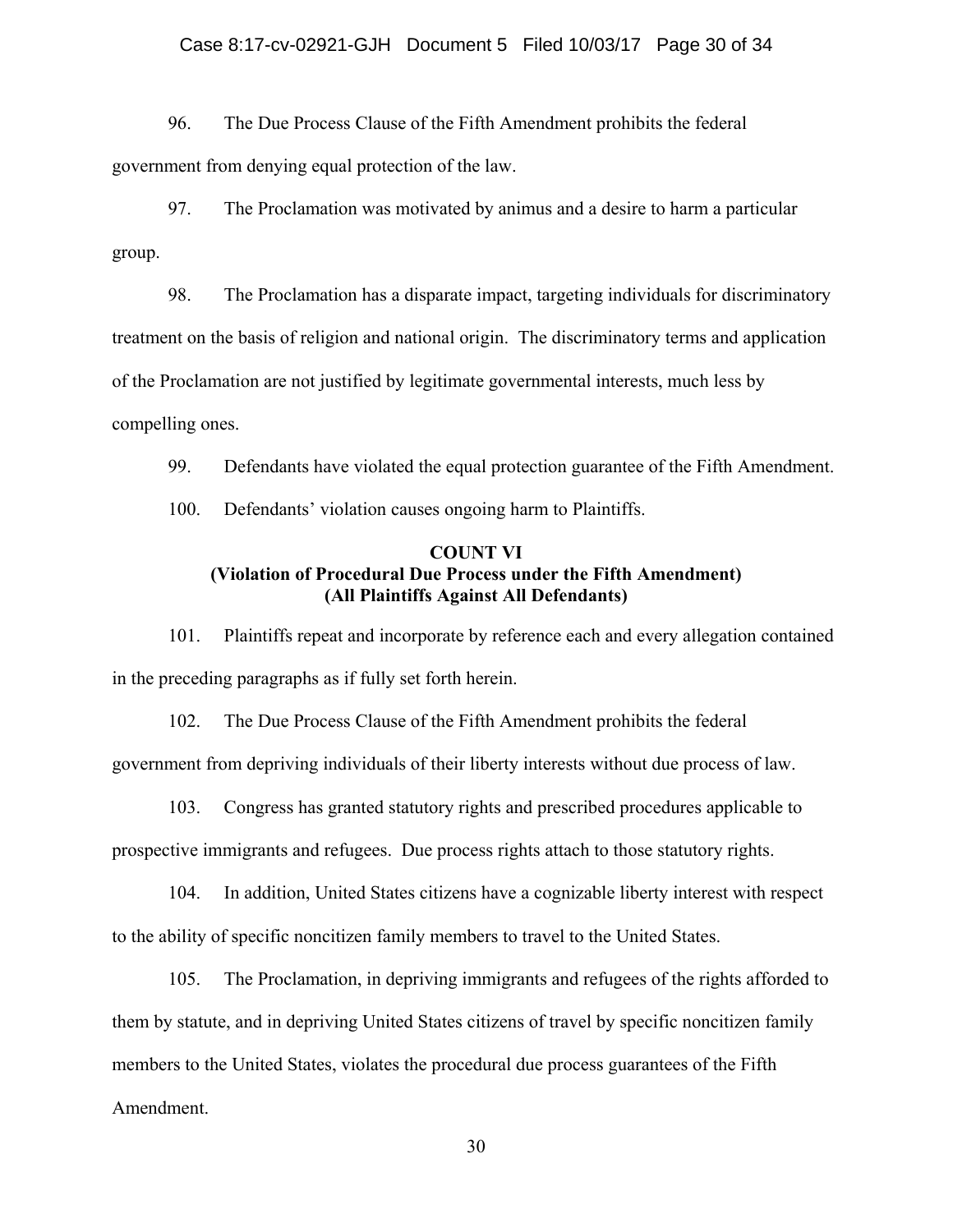106. Defendants' violation causes ongoing harm to Plaintiffs.

# **PRAYER FOR RELIEF**

WHEREFORE, all Plaintiffs seek an order and judgment to:

107. Declare that the Proclamation, on its face or as applied, violates the Immigration and Nationality Act, exceeds the Executive's authority under the Act, and violates the Constitution and laws of the United States;

- 108. Enter a nationwide injunction enjoining Defendants from:
	- a. Enforcing the Proclamation;
	- b. Applying the Proclamation to deny, revoke, restrict, cancel, or delay issuance of any immigrant or nonimmigrant visa;
	- c. Applying the Proclamation to deny or suspend entry or admission of any person;
	- d. Applying the Proclamation to prohibit any person from applying for or receiving any benefit under the Immigration and Nationality Act;
	- e. Denying any person subject to the Proclamation access to legal counsel of his or her choice;
	- f. Applying the Proclamation to instruct any airline or other common carrier to deny passage to any person;
	- g. Applying the Proclamation to impose any penalty on any airline or other common carrier for allowing passage to any person covered by the Proclamation;

109. Order Defendants promptly to provide written guidance to employees, contractors, and agents of DHS, the State Department, U.S. Customs and Border Protection, and all other United States government officials and entities necessary to ensure full and timely compliance with all terms of the order to be entered by the Court;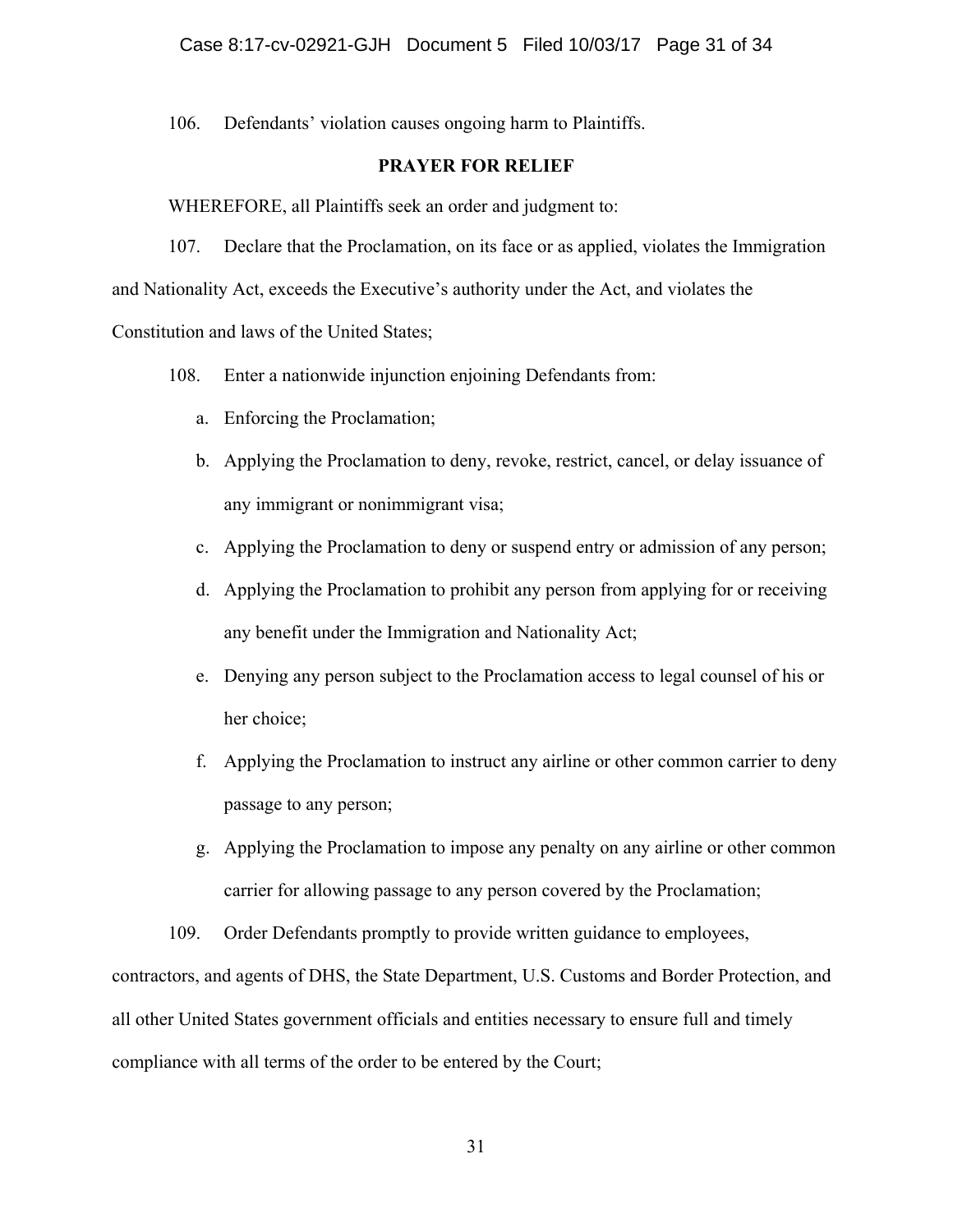#### Case 8:17-cv-02921-GJH Document 5 Filed 10/03/17 Page 32 of 34

110. Require Defendants promptly to rescind any guidance, directive, memorandum, or statement interpreting or applying the Proclamation that conflicts with any term of the order to be entered by the Court;

111. Require Defendants promptly to post a copy of the written guidance required under paragraph 114 on government websites, including state.gov;

112. Require Defendants promptly to update all relevant public guidance, documentation, and FAQs to reflect the terms of the order to be entered by the Court;

113. Require Defendants to instruct the consular officials handling the visa applications of Plaintiffs, their families, and IAAB's invitees and others attending IAAB programs to print and issue the visas and travel documents within 10 days of the Court's order;

114. Require Defendants to instruct the relevant officials from the State Department and Department of Homeland Security not to deny visas or entry into the United States to Plaintiffs, their families, or IAAB's invitees and others attending IAAB programs for any reason directed by or arising from the Proclamation or guidance implementing it;

115. Require Defendants to process without undue delay visa applications submitted by nationals of Chad, Iran, Libya, Syria, Yemen, and Somalia;

116. Require Defendants to file with the Court, on the tenth day of each month following the entry of the Court's order, a signed and verified declaration stating:

- a. The number of United States visas granted during the previous month to nationals of Chad, Iran, Libya, Syria, Yemen, and Somalia;
- b. The number of United States visa applications denied during the previous month to nationals of Chad, Iran, Libya, Syria, Yemen, and Somalia;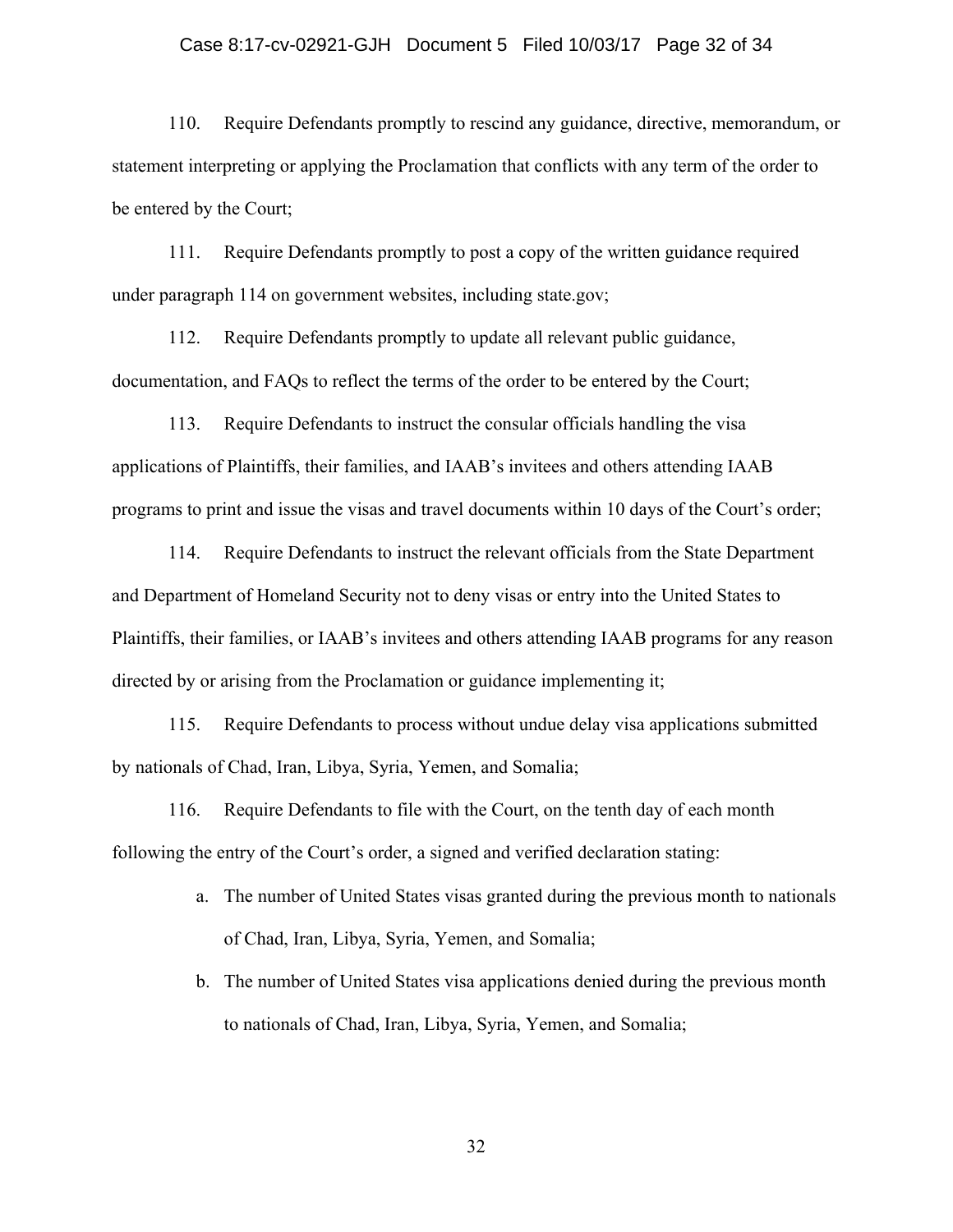- c. For each denied visa application under the above subparagraph (b), the identifying information or numbers for the application for the Court's reference;
- d. For each denied visa application under the above subparagraph (b), a detailed explanation of the reason or reasons why the application was denied. The explanation under this subsection must state the facts, authorities, and reasoning relevant to the Defendants' decision on the application;
- 117. Require Defendants to pay reasonable attorneys' fees and costs pursuant to 42

U.S.C. § 1988;

118. Any other relief that the Court deems necessary or just to cure the violations specified in this Complaint or that justice may require.

Dated: October 2, 2017 Respectfully submitted,

Jarien F. Kier

Johnathan Smith\* Sirine Shebaya (Bar # 07191) MUSLIM ADVOCATES P.O. Box 66408 Washington, D.C. 20035 Tel: (202) 897-2622 Fax: (415) 765-1774 johnathan@muslimadvocates.org sirine@muslimadvocates.org

Richard B. Katskee (Bar # 27636) Eric Rothschild\* Andrew Nellis\*^ AMERICANS UNITED FOR SEPARATION OF CHURCH AND STATE 1310 L St. NW, Ste. 200 Washington, D.C. 2005 Tel: (202) 466-3234 Fax: (202) 466-3353 katskee@au.org rothschild@au.org

Mark H. Lynch (Bar # 12560) Mark W. Mosier\* Herbert L. Fenster\* José E. Arvelo\* John W. Sorrenti\* Marianne F. Kies (Bar # 18606) COVINGTON & BURLING LLP One City Center 850 10th Street, NW Washington, D.C. 20001 Tel: (202) 662-6000 Fax: (202) 662-6302 mlynch@cov.com mmosier@cov.com hfenster@cov.com jarvelo@cov.com jsorrenti@cov.com mkies@cov.com

Rebecca G. Van Tassell\* COVINGTON & BURLING LLP